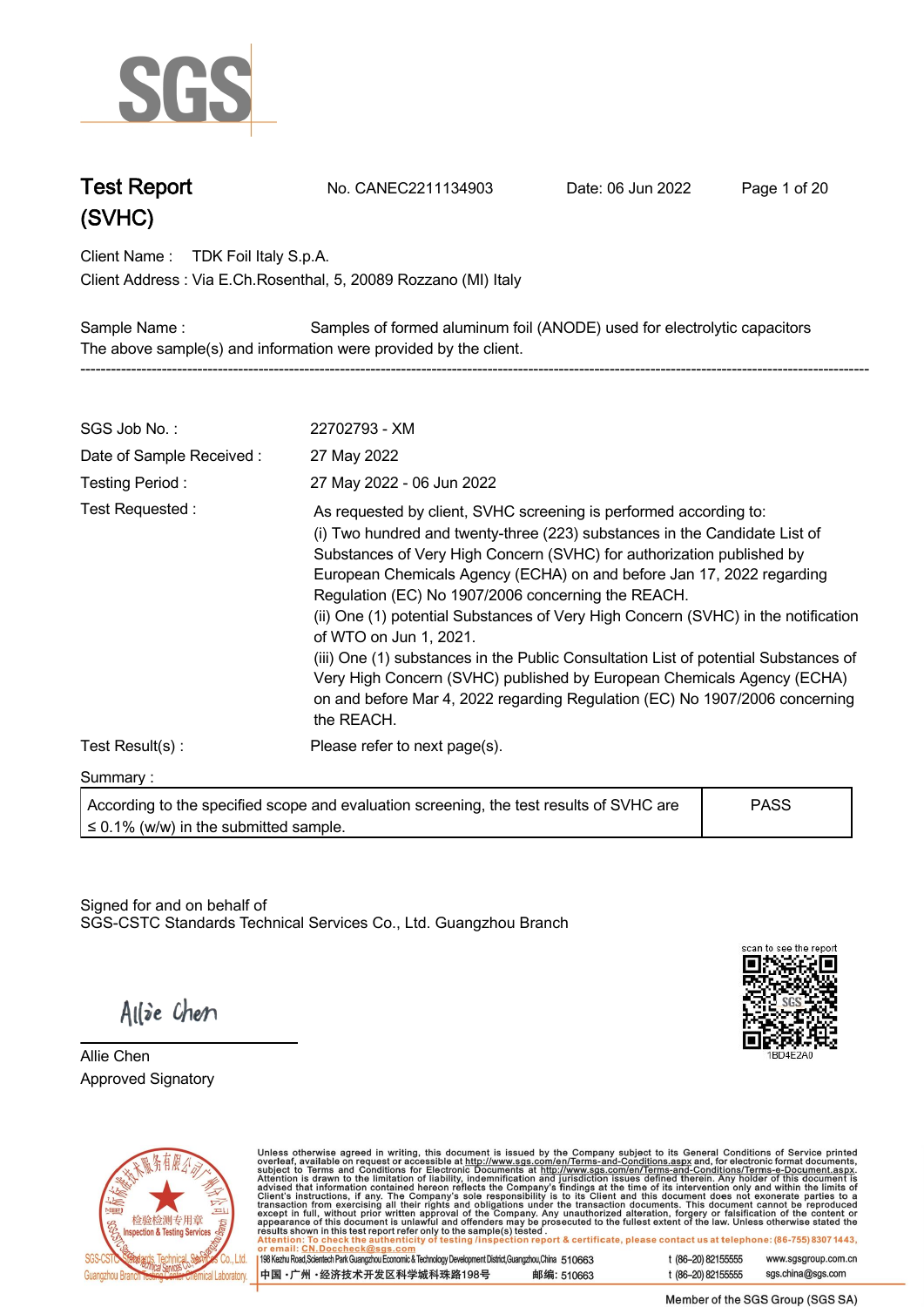

**Test Report. No. CANEC2211134903 . Date: 06 Jun 2022. Page 2 of 20.**

#### **Remark :.**

 **1. The chemical analysis of specified SVHC is performed by means of currently available analytical techniques against the following SVHC related documents published by ECHA: http://echa.europa.eu/web/guest/candidate-list-table** 

 **These lists are under evaluation by ECHA and may subject to change in the future.** 

 **2. REACH obligation:** 

 **2.1 Concerning article(s):** 

#### **Communication:**

 **Article 33 of Regulation (EC) No 1907/2006 requires supplier of an article containing a substance meeting the criteria in Article 57 and identified in accordance with Article 59(1) in a concentration above 0.1% weight by weight (w/w) shall provide the recipient of the article with sufficient information, available to the supplier, to allow safe use of the article including, as a minimum, the name of that substance in the Candidate List.** 

#### **Notification:**

 **In accordance with Regulation (EC) No 1907/2006, any EU producer or importer of articles shall notify ECHA, in accordance with paragraph 4 of Article 7, if a substance meets the criteria in Article 57 and is identified in accordance with Article 59(1) of the Regulation, if (a) the substance in the Candidate List is present in those articles in quantities totaling over one tonne per producer or importer per year; and (b) the substance in the Candidate List is present in those articles above a concentration of 0.1% weight by weight (w/w).** 

 **SGS adopts the ruling of the Court of Justice of the European Union on the definition of an article under REACH unless indicated otherwise. Detail explanation is available at the following link:** 

 **http://www.sgs.com/-/media/global/documents/technical-documents/technical-bulletins/sgs-crs position-statement-on-svhc-in-articles-a4-en-16-06.pdf?la=en** 

#### **2.2 Concerning material(s):**

 **Test results in this report are based on the tested sample. This report refers to testing result of tested sample submitted as homogenous material(s). In case such material is being used to compose an article, the results indicated in this report may not represent SVHC concentration in such article. If this report refers to testing result of composite material group by equal weight proportion, the material in each composite test group may come from more than one article.** 

 **If the sample is a substance or mixture, and it directly exports to EU, client has the obligation to comply with the supply chain communication obligation under Article 31 of Regulation (EC) No. 1907/2006 and the conditions of Authorization of substance of very high concern included in the Annex XIV of the Regulation (EC) No. 1907/2006.** 

#### **2.3 Concerning substance and preparation:**

 **If a SVHC is found over 0.1% (w/w) and/or the specific concentration limit which is set in Regulation (EC) No 1272/2008 and its amendments, client is suggested to prepare a Safety** 



Unless otherwise agreed in writing, this document is issued by the Company subject to its General Conditions of Service printed<br>overleaf, available on request or accessible at http://www.sgs.com/en/Terms-and-Conditions.as

198 Kezhu Road, Scientech Park Guangzhou Economic & Technology Development District, Guangzhou, China 510663 中国·广州·经济技术开发区科学城科珠路198号 邮编: 510663 t (86-20) 82155555 www.sgsgroup.com.cn t (86-20) 82155555 sas.china@sas.com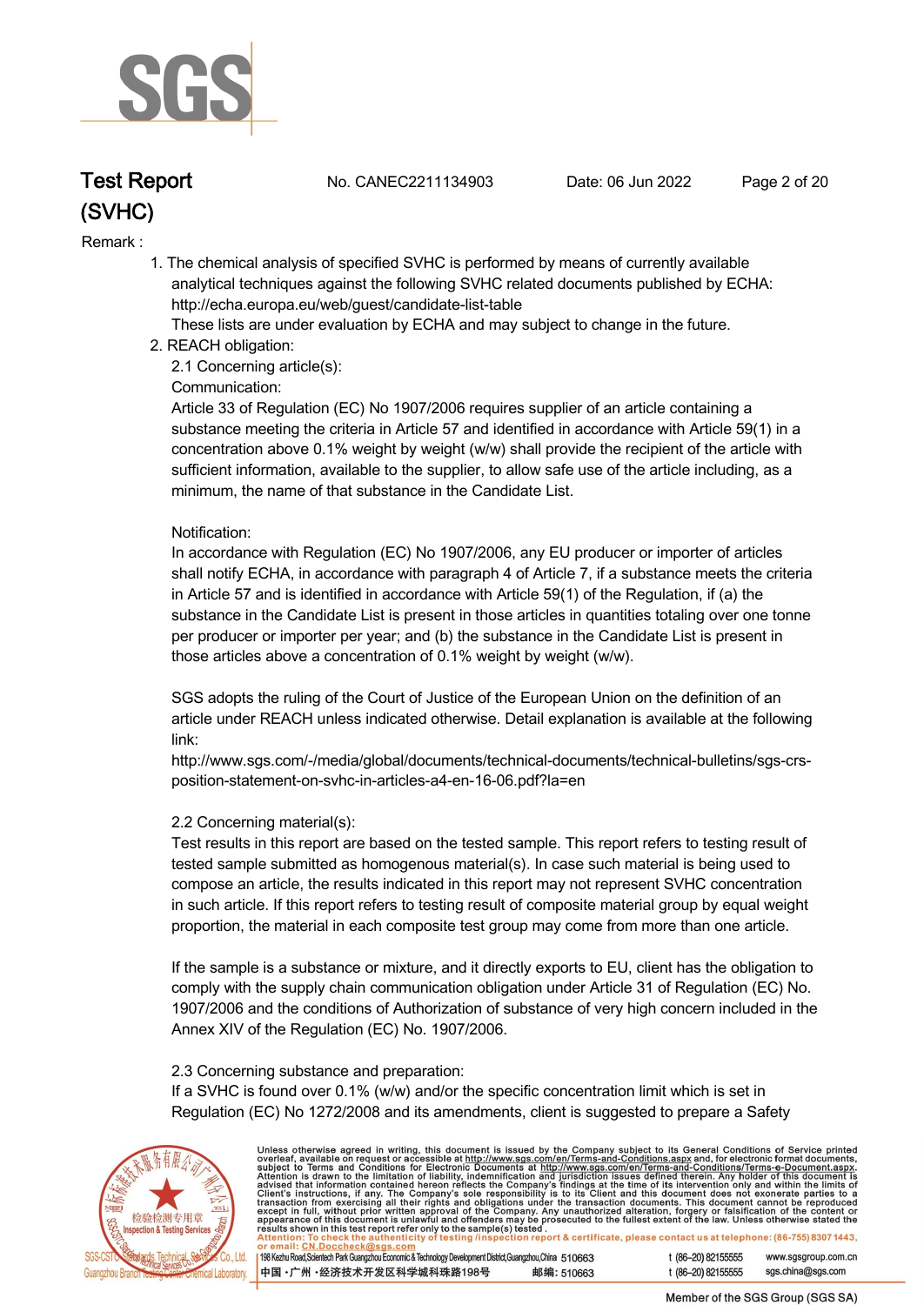

**Test Report. No. CANEC2211134903 . Date: 06 Jun 2022. Page 3 of 20.**

 **Data Sheet (SDS) against the SVHC to comply with the supply chain communication obligation under Regulation (EC) No 1907/2006, in which:** 

 **- a substance that is classified as hazardous under the CLP Regulation (EC) No 1272/2008.** 

 **- a mixture that is classified as hazardous under the CLP Regulation (EC) No 1272/2008, when it contains a substance with concentration equal to, or greater than the classification limit as set in Regulation (EC) No. 1272/2008; or** 

 **- a mixture is not classified as hazardous under the CLP Regulation (EC) No 1272/2008, but contains either:** 

 **(a) a substance posing human health or environmental hazards in an individual concentration of ≥ 1 % by weight for mixtures that are solid or liquids (i.e., non-gaseous mixtures) or ≥ 0.2 % by volume for gaseous mixtures; or** 

 **(b) a substance that is PBT, or vPvB in an individual concentration of ≥ 0.1 % by weight for mixtures that are solid or liquids (i.e., non-gaseous mixtures); or** 

 **(c) a substance on the SVHC candidate list (for reasons other than those listed above), in an individual concentration of ≥ 0.1 % by weight for non-gaseous mixtures; or** 

- **(d) a substance for which there are Europe-wide workplace exposure limits.**
- **3. If a SVHC is found over the reporting limit, client is suggested to identify the composite component which contains the SVHC and the exact concentration of the SVHC by requesting further quantitative analysis from the laboratory.**

#### **Test Sample :.**

#### **Sample Description :.**

| Specimen        | SGS              | <b>Description</b>     |
|-----------------|------------------|------------------------|
| No.             | Sample ID        |                        |
| SN <sub>1</sub> | CAN22-111349.003 | Silver-grey metal foil |

#### **Test Method :.**

**SGS In-House method- SGS-CCL-TOP-092-01, SGS-CCL-TOP-092-02, Analyzed by ICP-OES, UV-VIS, GC-MS, HPLC-DAD/MS and Colorimetric Method. .**



Unless otherwise agreed in writing, this document is issued by the Company subject to its General Conditions of Service printed<br>overleaf, available on request or accessible at http://www.sgs.com/en/Terms-and-Conditions.as

| 10663) 198 Kezhu Road, Scientech Park Guangzhou Economic & Technology Development District, Guangzhou, China 51 |            |
|-----------------------------------------------------------------------------------------------------------------|------------|
| ┃中国 •广州 •经济技术开发区科学城科珠路198号                                                                                      | 邮编: 510663 |

t (86-20) 82155555 www.sgsgroup.com.cn t (86-20) 82155555 sas.china@sas.com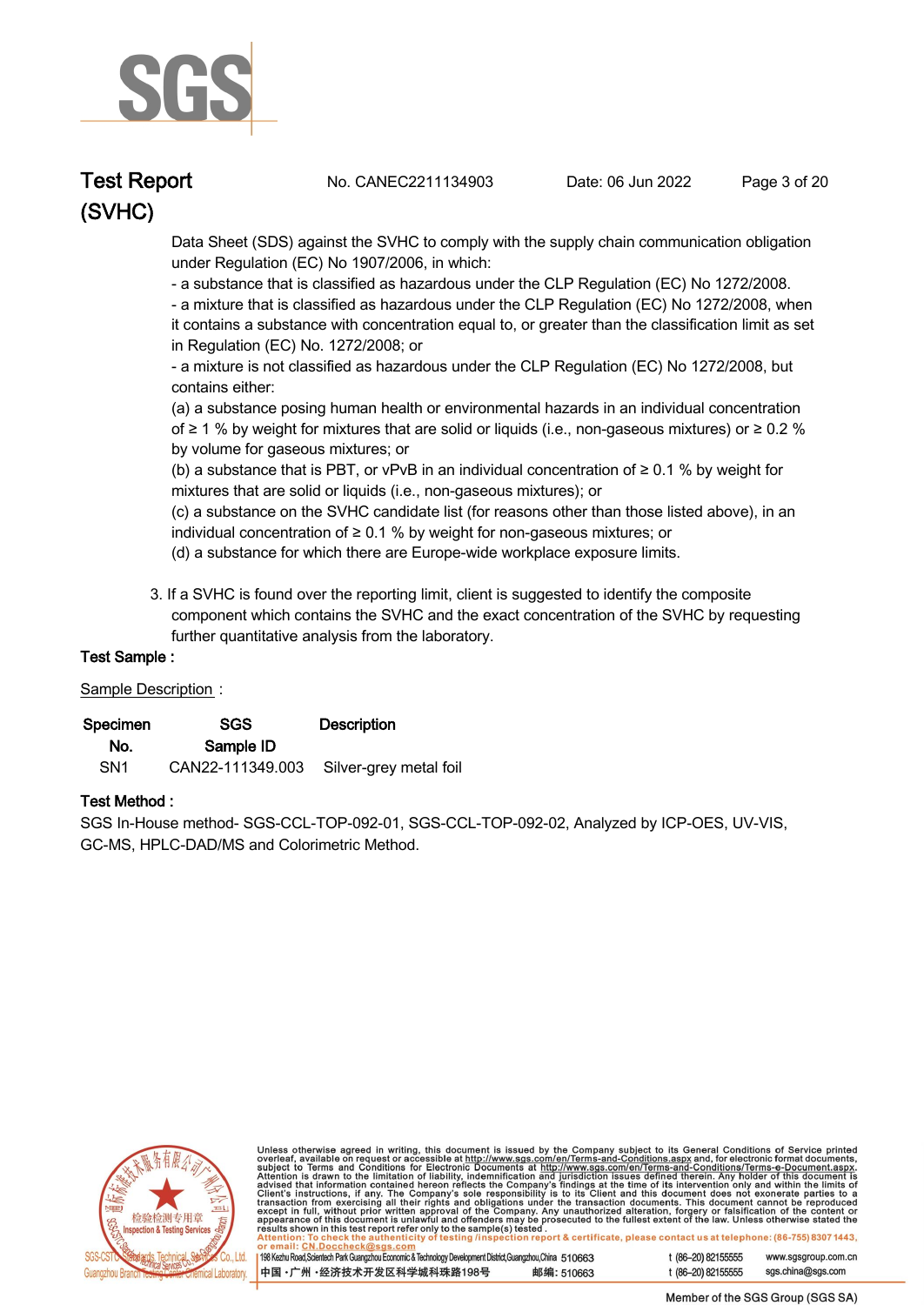

**Test Report. No. CANEC2211134903 . Date: 06 Jun 2022. Page 4 of 20.**

# **(SVHC)**

## **Test Result: (Substances in the Candidate List of SVHC)**

|                          | <b>Batch Substance Name</b>       | CAS No. | 003<br>Concentration (%) | (%)<br><b>RL</b>         |
|--------------------------|-----------------------------------|---------|--------------------------|--------------------------|
| $\overline{\phantom{0}}$ | All tested SVHC in candidate list |         | ND                       | $\overline{\phantom{0}}$ |

#### **Test Result: (Potential SVHC)**

|                          | Batch Substance Name      | CAS No. | 003<br>Concentration (%) | (%)<br><b>RL</b>         |
|--------------------------|---------------------------|---------|--------------------------|--------------------------|
| $\overline{\phantom{0}}$ | All tested Potential SVHC |         | ND                       | $\overline{\phantom{0}}$ |



Unless otherwise agreed in writing, this document is issued by the Company subject to its General Conditions of Service printed<br>overleaf, available on request or accessible at http://www.sgs.com/en/Terms-and-Conditions.as

| 198 Kezhu Road,Scientech Park Guangzhou Economic & Technology Development District,Guangzhou,China 51 0663 |            |
|------------------------------------------------------------------------------------------------------------|------------|
| 中国 •广州 •经济技术开发区科学城科珠路198号                                                                                  | 邮编: 510663 |

sgs.china@sgs.com t (86-20) 82155555

www.sgsgroup.com.cn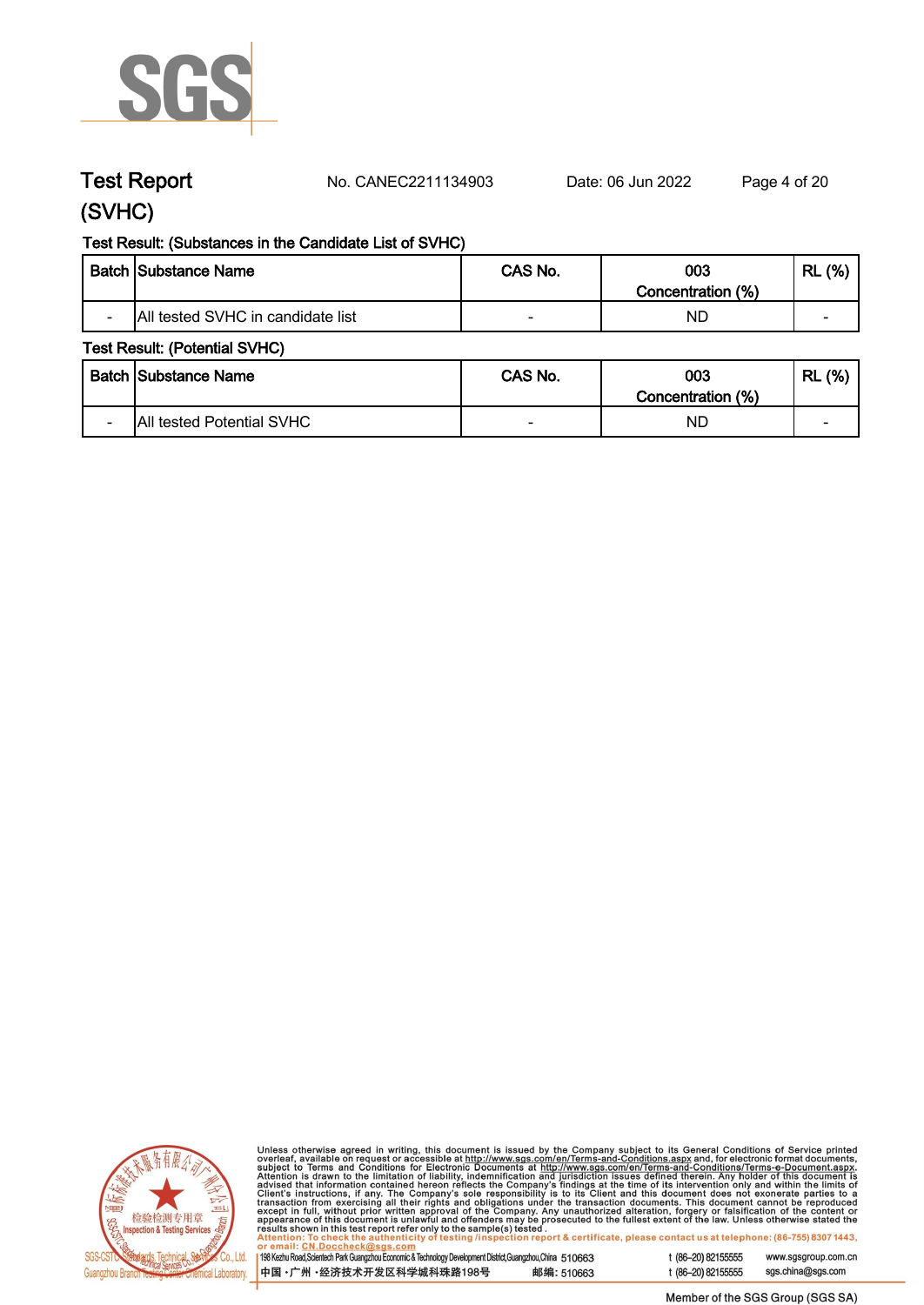

**Test Report. No. CANEC2211134903 . Date: 06 Jun 2022. Page 5 of 20.**

**Notes :.**

**1.The table above only shows detected SVHC, and SVHC that below RL are not reported.** 

**Please refer to Appendix for the full list of tested SVHC.**

**2.RL = Reporting Limit (Test data will be shown if it ≥ RL. RL is not regulatory limit.) ND = Not detected (lower than RL),** 

**ND is denoted on the SVHC substance.**

**3.\* The test result is based on the calculation of selected element(s) and to the worst-case scenario.** 

**\*\* The test result is based on the calculation of selected marker(s) and to the worst-case scenario.** 

**4. RL = 0.005% is evaluated for element (i.e. cobalt, arsenic, lead, chromium (VI), aluminum, zirconium, boron, strontium, zinc, antimony, cadmium, titanium, barium respectively), except molybdenum RL=0.0005%, boron RL=0.0025% (only for Lead bis(tetrafluoroborate)). .**

**5. Calculated concentration of boric compounds are based on the water extractive boron by ICP-OES. .**

**6. § The substance is proposed for the identification as SVHC only where it contains** 

**Michler's ketone (CAS Number: 90-94-8) or Michler's base (CAS Number: 101-61-1) ≥0.1% (w/w). 7. / = Potential SVHC .**

**Unless otherwise stated, the decision rule for conformity reporting is based on Binary Statement for Simple Acceptance Rule ( <sup>w</sup> =0) stated in ILAC-G8:09/2019. .**



Unless otherwise agreed in writing, this document is issued by the Company subject to its General Conditions of Service printed<br>overleaf, available on request or accessible at http://www.sgs.com/en/Terms-and-Conditions.as

| 198 Kezhu Road, Scientech Park Guangzhou Economic & Technology Development District, Guangzhou, China 510663 |            |
|--------------------------------------------------------------------------------------------------------------|------------|
| 中国 •广州 •经济技术开发区科学城科珠路198号                                                                                    | 邮编: 510663 |

t (86-20) 82155555 www.sgsgroup.com.cn t (86-20) 82155555 sas.china@sas.com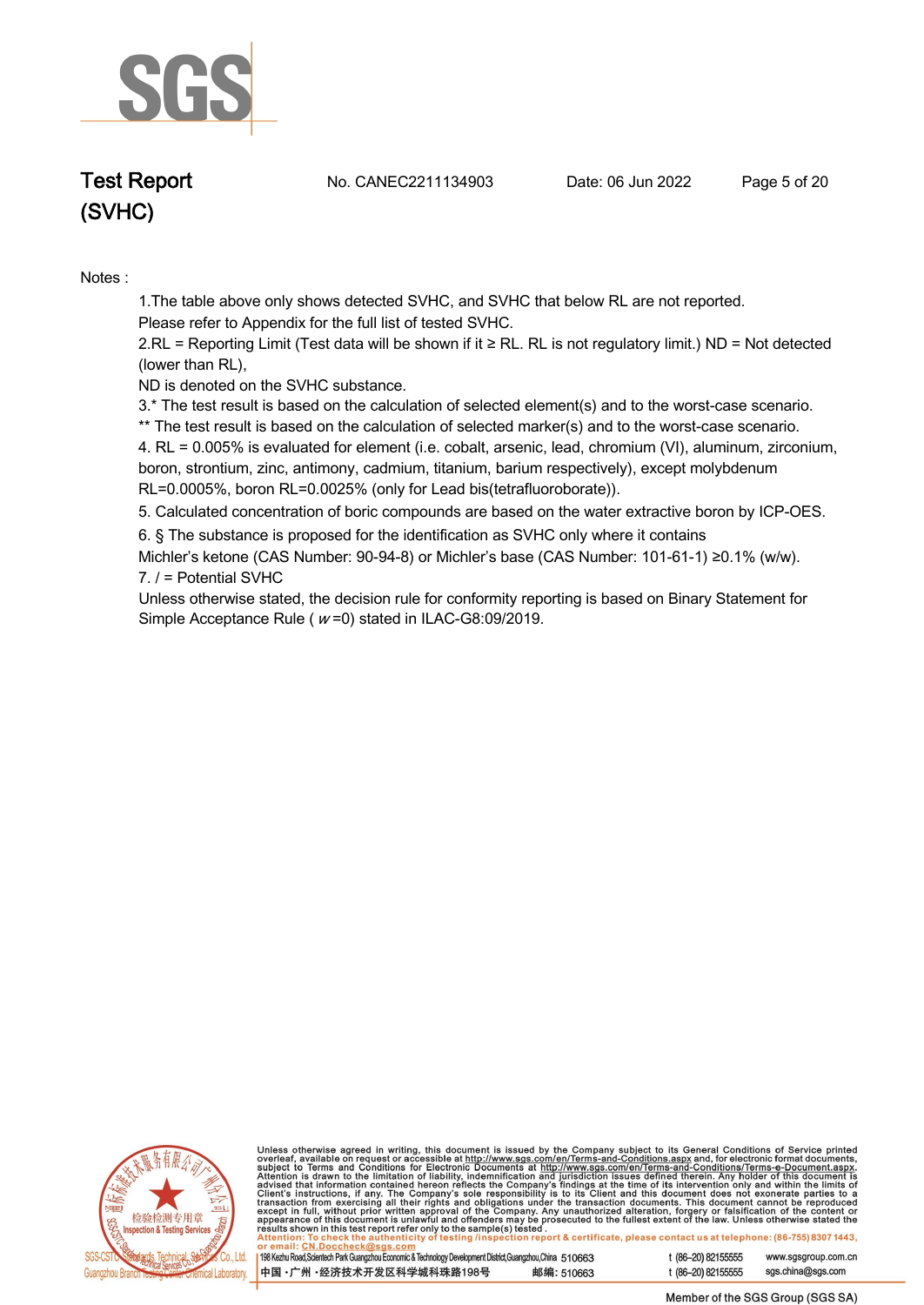

# **Test Report. No. CANEC2211134903 . Date: 06 Jun 2022. Page 6 of 20. (SVHC)**

# **Appendix**

## **Full list of tested SVHC:**

| <b>Batch</b>  | No.            | <b>Substance Name</b>                                                                                                      | CAS No.                  | <b>RL</b> (%) |
|---------------|----------------|----------------------------------------------------------------------------------------------------------------------------|--------------------------|---------------|
|               | $\mathbf{1}$   | 4,4'-Diaminodiphenylmethane(MDA)                                                                                           | 101-77-9                 | 0.050         |
|               | $\overline{2}$ | 5-tert-butyl-2,4,6-trinitro-m-xylene (musk xylene)                                                                         | $81 - 15 - 2$            | 0.050         |
|               | $\mathbf{3}$   | Alkanes, C10-13, chloro (Short Chain Chlorinated Paraffins)                                                                | 85535-84-8               | 0.050         |
| I             | 4              | Anthracene                                                                                                                 | 120-12-7                 | 0.050         |
| I             | 5              | Benzyl butyl phthalate (BBP)                                                                                               | 85-68-7                  | 0.050         |
| I             | 6              | Bis (2-ethylhexyl)phthalate (DEHP)                                                                                         | 117-81-7                 | 0.050         |
| $\mathbf{I}$  | $\overline{7}$ | Bis(tributyltin) oxide (TBTO)                                                                                              | 56-35-9                  | 0.050         |
| I             | 8              | Cobalt dichloride*                                                                                                         | 7646-79-9                | 0.005         |
| $\mathbf{I}$  | 9              | Diarsenic pentaoxide*                                                                                                      | 1303-28-2                | 0.005         |
| $\mathbf{I}$  | 10             | Diarsenic trioxide*                                                                                                        | 1327-53-3                | 0.005         |
| I             | 11             | Dibutyl phthalate (DBP)                                                                                                    | 84-74-2                  | 0.050         |
| I             | 12             | Hexabromocyclododecane (HBCDD) and all major<br>diastereoisomers identified ( $\alpha$ -HBCDD, $\beta$ -HBCDD,<br>y-HBCDD) |                          | 0.050         |
| $\mathbf{I}$  | 13             | Lead hydrogen arsenate*                                                                                                    | 7784-40-9                | 0.005         |
| I             | 14             | Sodium dichromate*                                                                                                         | 7789-12-0,<br>10588-01-9 | 0.005         |
| I             | 15             | Triethyl arsenate*                                                                                                         | 15606-95-8               | 0.005         |
| $\mathsf{I}$  | 16             | 2,4-Dinitrotoluene                                                                                                         | 121-14-2                 | 0.050         |
| $\mathbf{II}$ | 17             | Acrylamide                                                                                                                 | 79-06-1                  | 0.050         |
| $\mathbf{II}$ | 18             | Anthracene oil**                                                                                                           | 90640-80-5               | 0.050         |
| $\mathbf{II}$ | 19             | Anthracene oil, anthracene paste**                                                                                         | 90640-81-6               | 0.050         |
| Ш             | 20             | Anthracene oil, anthracene paste, anthracene fraction**                                                                    | 91995-15-2               | 0.050         |



Unless otherwise agreed in writing, this document is issued by the Company subject to its General Conditions of Service printed<br>overleaf, available on request or accessible at http://www.sgs.com/en/Terms-and-Conditions.as  $\overline{1}$ 

| 198 Kezhu Road,Scientech Park Guangzhou Economic & Technology Development District,Guangzhou,China 510663 |            |
|-----------------------------------------------------------------------------------------------------------|------------|
| 【中国 •广州 •经济技术开发区科学城科珠路198号 ↓                                                                              | 邮编: 510663 |

t (86-20) 82155555 www.sgsgroup.com.cn sgs.china@sgs.com t (86-20) 82155555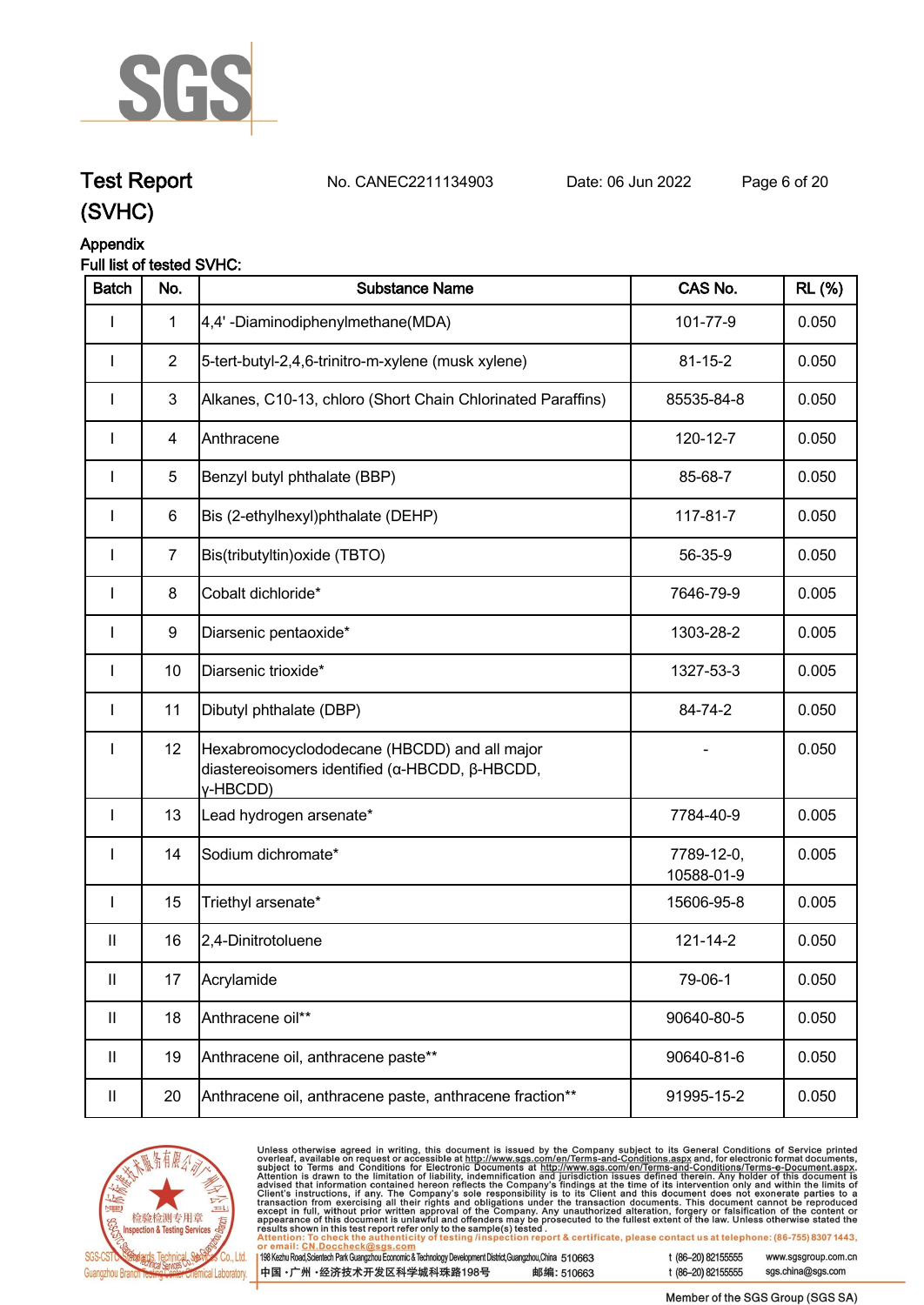

# **Test Report. No. CANEC2211134903 . Date: 06 Jun 2022. Page 7 of 20.**

**(SVHC)**

# **Appendix**

# **Full list of tested SVHC:**

| <b>Batch</b>               | No. | <b>Substance Name</b>                                                             | CAS No.                                | <b>RL</b> (%) |
|----------------------------|-----|-----------------------------------------------------------------------------------|----------------------------------------|---------------|
| $\mathbf{II}$              | 21  | Anthracene oil, anthracene paste, distn. lights**                                 | 91995-17-4                             | 0.050         |
| $\mathbf{II}$              | 22  | Anthracene oil, anthracene-low**                                                  | 90640-82-7                             | 0.050         |
| $\mathbf{II}$              | 23  | Diisobutyl phthalate                                                              | 84-69-5                                | 0.050         |
| $\ensuremath{\mathsf{II}}$ | 24  | Lead chromate molybdate sulphate red (C.I. Pigment Red<br>$104$ <sup>*</sup>      | 12656-85-8                             | 0.005         |
| $\mathbf{II}$              | 25  | Lead chromate*                                                                    | 7758-97-6                              | 0.005         |
| $\mathbf{II}$              | 26  | Lead sulfochromate yellow (C.I. Pigment Yellow 34)*                               | 1344-37-2                              | 0.005         |
| $\mathbf{II}$              | 27  | Pitch, coal tar, high temp.**                                                     | 65996-93-2                             | 0.050         |
| $\mathbf{II}$              | 28  | Tris(2-chloroethyl)phosphate                                                      | 115-96-8                               | 0.050         |
| $\mathbf{III}$             | 29  | Ammonium dichromate*                                                              | 7789-09-5                              | 0.005         |
| $\mathbf{III}$             | 30  | Boric acid*                                                                       |                                        | 0.005         |
| $\mathop{\rm III}$         | 31  | Disodium tetraborate, anhydrous*                                                  | 1303-96-4,<br>1330-43-4,<br>12179-04-3 | 0.005         |
| Ш                          | 32  | Potassium chromate*                                                               | 7789-00-6                              | 0.005         |
| Ш                          | 33  | Potassium dichromate*                                                             | 7778-50-9                              | 0.005         |
| $\mathop{\rm III}$         | 34  | Sodium chromate*                                                                  | 7775-11-3                              | 0.005         |
| $\mathbf{III}$             | 35  | Tetraboron disodium heptaoxide, hydrate*                                          | 12267-73-1                             | 0.005         |
| Ш                          | 36  | Trichloroethylene                                                                 | 79-01-6                                | 0.050         |
| IV                         | 37  | 2-Ethoxyethanol                                                                   | 110-80-5                               | 0.050         |
| IV                         | 38  | 2-Methoxyethanol                                                                  | 109-86-4                               | 0.050         |
| ${\sf IV}$                 | 39  | Chromic acid,<br>Oligomers of chromic acid and dichromic acid,<br>Dichromic acid* |                                        | 0.005         |



Unless otherwise agreed in writing, this document is issued by the Company subject to its General Conditions of Service printed<br>overleaf, available on request or accessible at http://www.sgs.com/en/Terms-and-Conditions.as

| 198 Kezhu Road,Scientech Park Guangzhou Economic & Technology Development District,Guangzhou,China 510663 |            |
|-----------------------------------------------------------------------------------------------------------|------------|
| 【中国 •广州 •经济技术开发区科学城科珠路198号                                                                                | 邮编: 510663 |

t (86-20) 82155555 www.sgsgroup.com.cn sgs.china@sgs.com t (86-20) 82155555

Member of the SGS Group (SGS SA)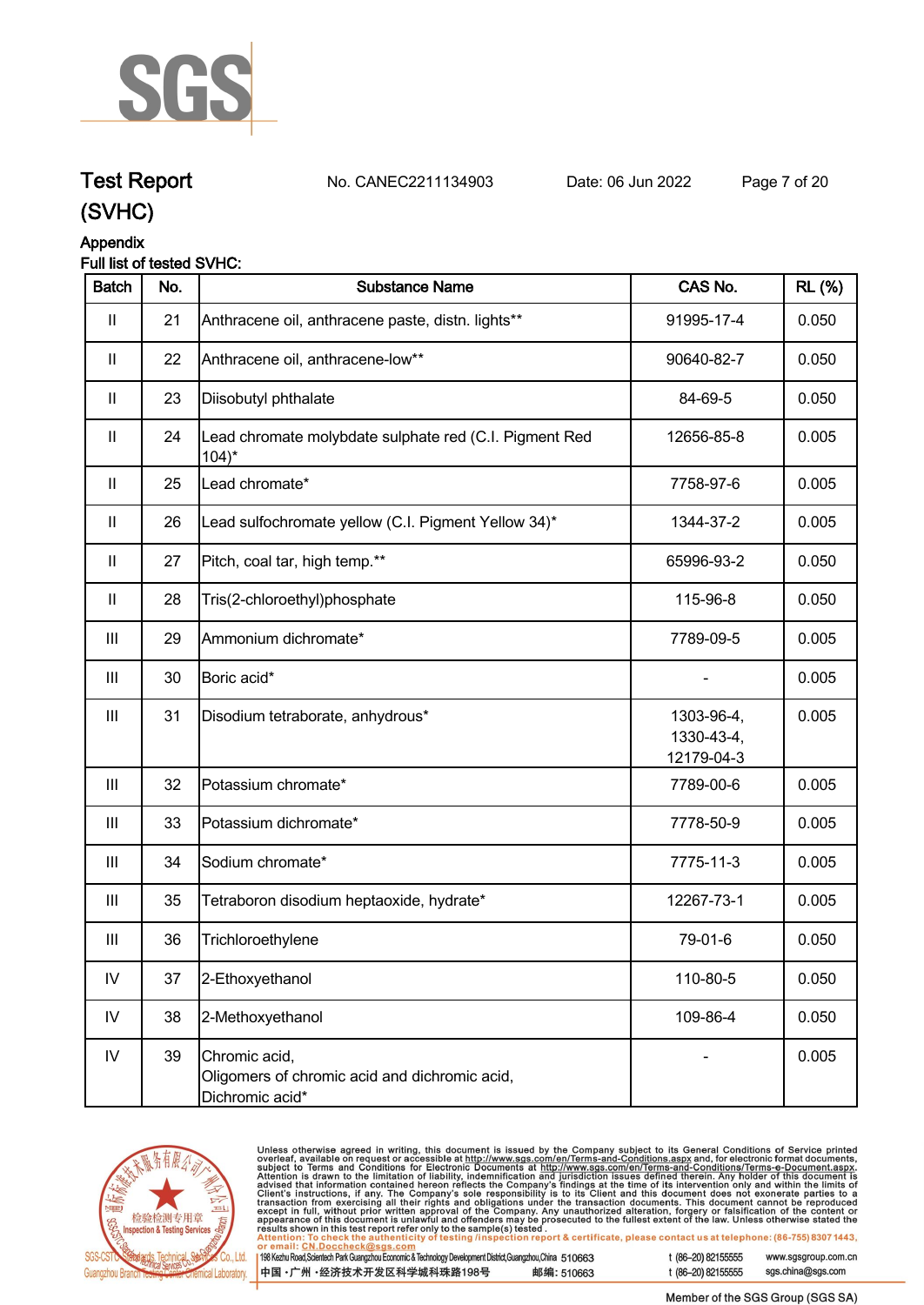

# **Test Report. No. CANEC2211134903 . Date: 06 Jun 2022. Page 8 of 20.**

**(SVHC)**

## **Appendix**

## **Full list of tested SVHC:**

| <b>Batch</b>  | No. | <b>Substance Name</b>                                                      | CAS No.                | <b>RL</b> (%) |
|---------------|-----|----------------------------------------------------------------------------|------------------------|---------------|
| IV            | 40  | Chromium trioxide*                                                         | 1333-82-0              | 0.005         |
| $\mathsf{IV}$ | 41  | Cobalt(II) carbonate*                                                      | 513-79-1               | 0.005         |
| IV            | 42  | Cobalt(II) diacetate*                                                      | 71-48-7                | 0.005         |
| IV            | 43  | Cobalt(II) dinitrate*                                                      | 10141-05-6             | 0.005         |
| IV            | 44  | Cobalt(II) sulphate*                                                       | 10124-43-3             | 0.005         |
| $\vee$        | 45  | 1,2,3-trichloropropane                                                     | 96-18-4                | 0.050         |
| V             | 46  | 1,2-Benzenedicarboxylic acid, di-C6-8-branched alkyl esters,<br>C7-rich    | 71888-89-6             | 0.050         |
| V             | 47  | 1,2-Benzenedicarboxylic acid, di-C7-11-branched and linear<br>alkyl esters | 68515-42-4             | 0.050         |
| V             | 48  | 1-methyl-2-pyrrolidone                                                     | 872-50-4               | 0.050         |
| V             | 49  | 2-ethoxyethyl acetate                                                      | 111-15-9               | 0.050         |
| $\vee$        | 50  | Hydrazine                                                                  | 7803-57-8,<br>302-01-2 | 0.050         |
| $\vee$        | 51  | Strontium chromate*                                                        | 7789-06-2              | 0.005         |
| VI            | 52  | 1,2-Dichloroethane                                                         | 107-06-2               | 0.050         |
| VI            | 53  | 2,2'-dichloro-4,4'-methylenedianiline                                      | $101 - 14 - 4$         | 0.050         |
| VI            | 54  | 2-Methoxyaniline; o-Anisidine                                              | $90 - 04 - 0$          | 0.050         |
| VI            | 55  | 4-(1,1,3,3-tetramethylbutyl)phenol                                         | 140-66-9               | 0.050         |
| VI            | 56  | Aluminosilicate Refractory Ceramic Fibres *                                |                        | 0.005         |
| VI            | 57  | Arsenic acid*                                                              | 7778-39-4              | 0.005         |
| VI            | 58  | Bis(2-methoxyethyl) ether                                                  | 111-96-6               | 0.050         |
| VI            | 59  | Bis(2-methoxyethyl) phthalate                                              | 117-82-8               | 0.050         |
|               |     |                                                                            |                        |               |



Unless otherwise agreed in writing, this document is issued by the Company subject to its General Conditions of Service printed<br>overleaf, available on request or accessible at <u>http://www.sgs.com/en/Terms-and-Conditions.a</u>

| 98 Kezhu Road,Scientech Park Guangzhou Economic & Technology Development District,Guangzhou,China 510663 |            |
|----------------------------------------------------------------------------------------------------------|------------|
| 中国 •广州 •经济技术开发区科学城科珠路198号 »                                                                              | 邮编: 510663 |

sgs.china@sgs.com t (86-20) 82155555

www.sgsgroup.com.cn

Member of the SGS Group (SGS SA)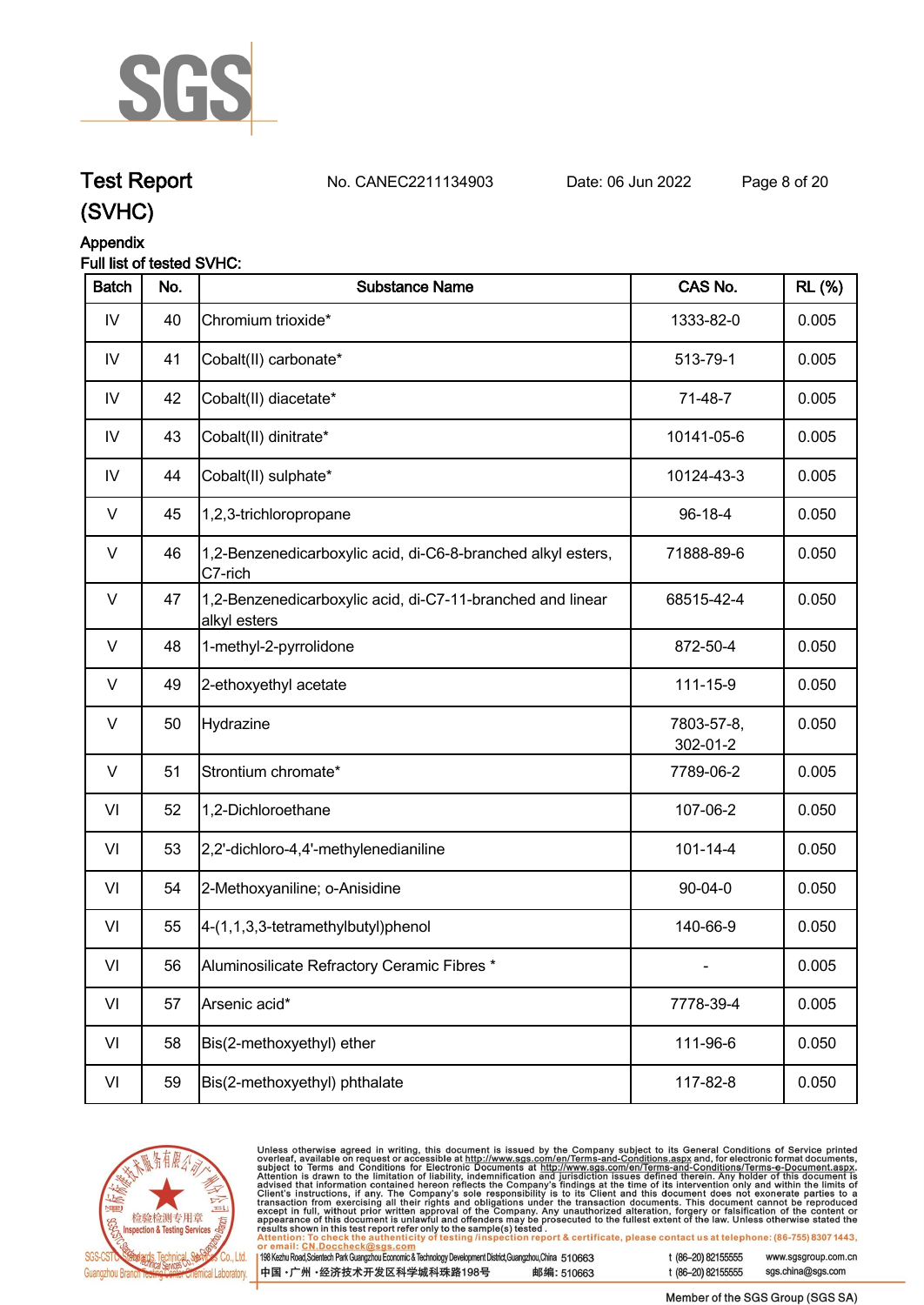

# **Test Report. No. CANEC2211134903 . Date: 06 Jun 2022. Page 9 of 20.**

# **(SVHC)**

# **Appendix**

### **Full list of tested SVHC:**

| <b>Batch</b> | No. | <b>Substance Name</b>                                                                                                                              | CAS No.        | <b>RL</b> (%) |
|--------------|-----|----------------------------------------------------------------------------------------------------------------------------------------------------|----------------|---------------|
| VI           | 60  | Calcium arsenate*                                                                                                                                  | 7778-44-1      | 0.005         |
| VI           | 61  | Dichromium tris(chromate) *                                                                                                                        | 24613-89-6     | 0.005         |
| VI           | 62  | Formaldehyde, oligomeric reaction products with aniline                                                                                            | 25214-70-4     | 0.050         |
| VI           | 63  | Lead diazide, Lead azide*                                                                                                                          | 13424-46-9     | 0.005         |
| VI           | 64  | Lead dipicrate*                                                                                                                                    | 6477-64-1      | 0.005         |
| VI           | 65  | Lead styphnate*                                                                                                                                    | 15245-44-0     | 0.005         |
| VI           | 66  | N,N-dimethylacetamide                                                                                                                              | 127-19-5       | 0.050         |
| VI           | 67  | Pentazinc chromate octahydroxide*                                                                                                                  | 49663-84-5     | 0.005         |
| VI           | 68  | Phenolphthalein                                                                                                                                    | 77-09-8        | 0.050         |
| VI           | 69  | Potassium hydroxyoctaoxodizincatedichromate*                                                                                                       | 11103-86-9     | 0.005         |
| VI           | 70  | Trilead diarsenate*                                                                                                                                | 3687-31-8      | 0.005         |
| VI           | 71  | Zirconia Aluminosilicate Refractory Ceramic Fibres*                                                                                                |                | 0.005         |
| VII          | 72  | [4-[[4-anilino-1-naphthyl][4-<br>(dimethylamino)phenyl]methylene]cyclohexa-2,5-dien-1-ylide<br>ne] dimethylammonium chloride (C.I. Basic Blue 26)§ | 2580-56-5      | 0.050         |
| VII          | 73  | [4-[4,4'-bis(dimethylamino)<br>benzhydrylidene]cyclohexa-2,5-dien-1-ylidene]dimethylamm<br>onium chloride (C.I. Basic Violet 3)§                   | 548-62-9       | 0.050         |
| VII          | 74  | 1,2-bis(2-methoxyethoxy)ethane (TEGDME; triglyme)                                                                                                  | 112-49-2       | 0.050         |
| VII          | 75  | 1,2-dimethoxyethane; ethylene glycol dimethyl ether<br>(EGDME)                                                                                     | 110-71-4       | 0.050         |
| VII          | 76  | 4,4'-bis(dimethylamino) benzophenone (Michler's Ketone)                                                                                            | 90-94-8        | 0.050         |
| VII          | 77  | 4,4'-bis(dimethylamino)-4"-(methylamino)trityl alcohol§                                                                                            | $561 - 41 - 1$ | 0.050         |
| VII          | 78  | Diboron trioxide*                                                                                                                                  | 1303-86-2      | 0.005         |



Unless otherwise agreed in writing, this document is issued by the Company subject to its General Conditions of Service printed<br>overleaf, available on request or accessible at http://www.sgs.com/en/Terms-and-Conditions.as

| 198 Kezhu Road,Scientech Park Guangzhou Economic & Technology Development District,Guangzhou,China 510663 |            |
|-----------------------------------------------------------------------------------------------------------|------------|
| 【中国 •广州 •经济技术开发区科学城科珠路198号                                                                                | 邮编: 510663 |

t (86-20) 82155555 www.sgsgroup.com.cn

t (86-20) 82155555

Member of the SGS Group (SGS SA)

sgs.china@sgs.com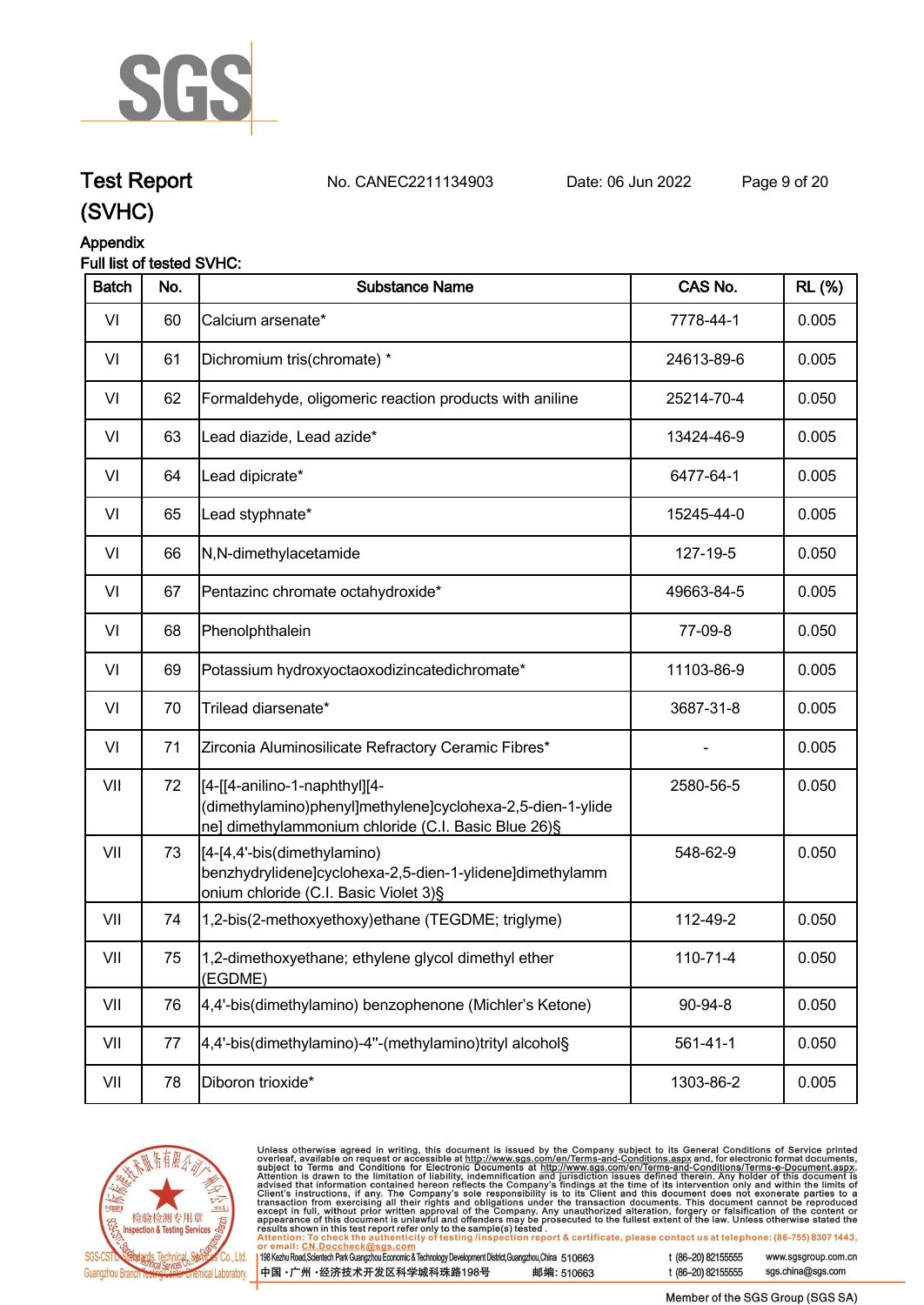

# **Test Report. No. CANEC2211134903 . Date: 06 Jun 2022. Page 10 of 20.**

**(SVHC)**

# **Appendix**

## **Full list of tested SVHC:**

| <b>Batch</b> | No. | <b>Substance Name</b>                                                                                            | CAS No.     | <b>RL (%)</b> |
|--------------|-----|------------------------------------------------------------------------------------------------------------------|-------------|---------------|
| VII          | 79  | Formamide                                                                                                        | $75-12-7$   | 0.050         |
| VII          | 80  | Lead(II) bis(methanesulfonate)*                                                                                  | 17570-76-2  | 0.005         |
| VII          | 81  | N,N,N',N'-tetramethyl-4,4'-methylenedianiline (Michler's<br>base)                                                | 101-61-1    | 0.050         |
| VII          | 82  | <b>TGIC</b><br>$(1,3,5$ -tris(oxiranylmethyl)-1,3,5-triazine-2,4,6(1H,3H,5H)-trio<br>ne)                         | 2451-62-9   | 0.050         |
| VII          | 83  | $\alpha$ , $\alpha$ -Bis[4-(dimethylamino)phenyl]-4<br>(phenylamino)naphthalene-1-methanol (C.I. Solvent Blue 4) | 6786-83-0   | 0.050         |
| VII          | 84  | $\beta$ -TGIC (1,3,5-tris[(2S and<br>2R)-2,3-epoxypropyl]-1,3,5-triazine-2,4,6-(1H,3H,5H)-trione)                | 59653-74-6  | 0.050         |
| VIII         | 85  | [Phthalato(2-)]dioxotrilead*                                                                                     | 69011-06-9  | 0.005         |
| VIII         | 86  | 1,2-Benzenedicarboxylic acid, dipentylester, branched and<br>linear                                              | 84777-06-0  | 0.050         |
| VIII         | 87  | 1,2-Diethoxyethane                                                                                               | 629-14-1    | 0.050         |
| VIII         | 88  | 1-Bromopropane                                                                                                   | 106-94-5    | 0.050         |
| VIII         | 89  | 3-Ethyl-2-methyl-2-(3-methylbutyl)-1,3-oxazolidine                                                               | 143860-04-2 | 0.050         |
| VIII         | 90  | 4-(1,1,3,3-tetramethylbutyl)phenol, ethoxylated                                                                  |             | 0.050         |
| VIII         | 91  | 4,4'-Methylenedi-o-toluidine                                                                                     | 838-88-0    | 0.050         |
| VIII         | 92  | 4,4'-Oxydianiline and its salts                                                                                  | 101-80-4    | 0.050         |
| VIII         | 93  | 4-Aminoazobenzene                                                                                                | 60-09-3     | 0.050         |
| VIII         | 94  | 4-Methyl-m-phenylenediamine                                                                                      | 95-80-7     | 0.050         |
| VIII         | 95  | 4-Nonylphenol, branched and linear                                                                               |             | 0.050         |
| VIII         | 96  | 6-Methoxy-m-toluidine                                                                                            | 120-71-8    | 0.050         |
| VIII         | 97  | Acetic acid, lead salt, basic*                                                                                   | 51404-69-4  | 0.005         |



Unless otherwise agreed in writing, this document is issued by the Company subject to its General Conditions of Service printed<br>overleaf, available on request or accessible at http://www.sgs.com/en/Terms-and-Conditions.as

| 98 Kezhu Road, Scientech Park Guangzhou Economic & Technology Development District, Guangzhou, China 510663 |            |
|-------------------------------------------------------------------------------------------------------------|------------|
| 中国 •广州 •经济技术开发区科学城科珠路198号 ;                                                                                 | 邮编: 510663 |

t (86-20) 82155555 www.sgsgroup.com.cn sgs.china@sgs.com t (86-20) 82155555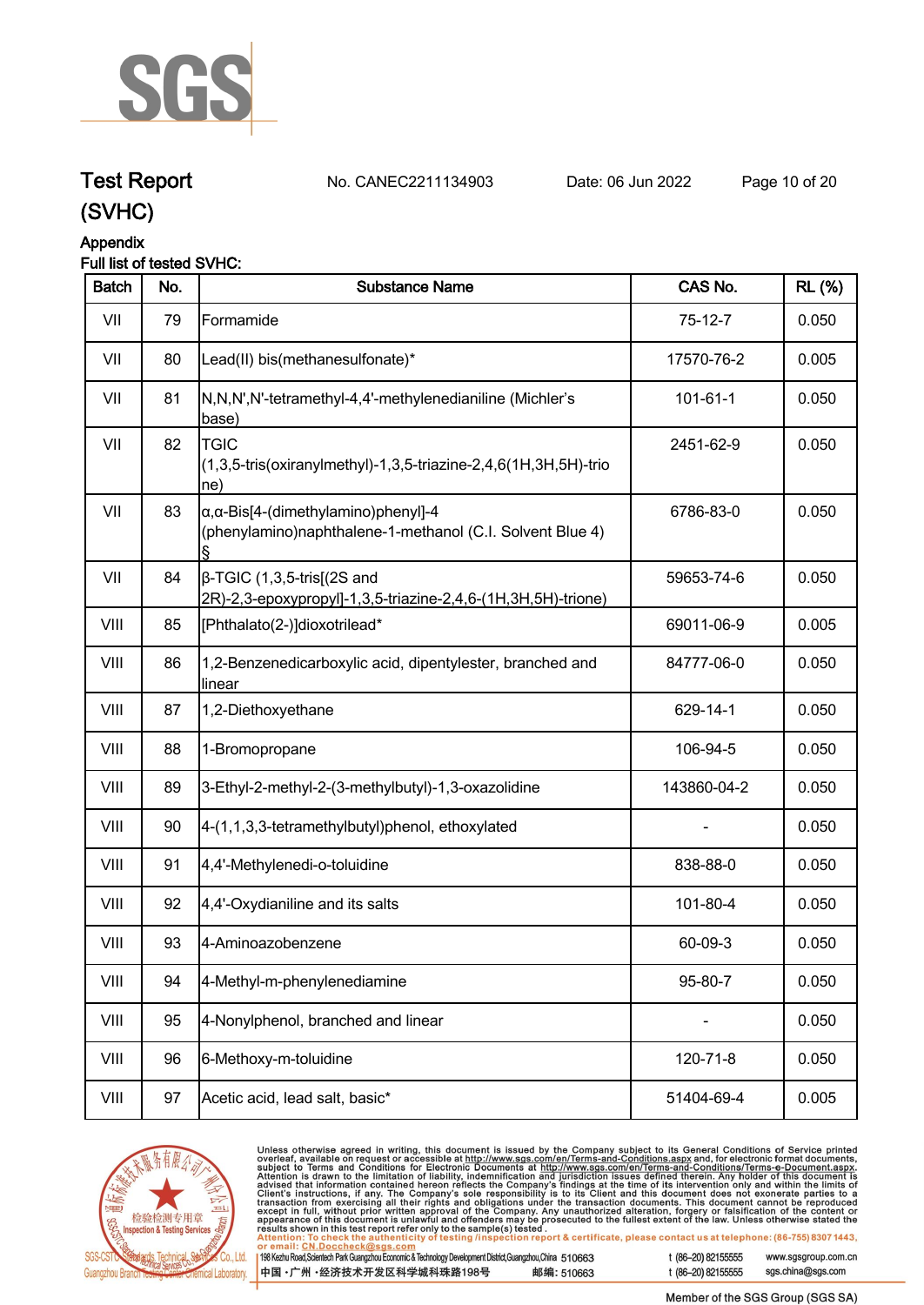

**Test Report. No. CANEC2211134903 . Date: 06 Jun 2022. Page 11 of 20.**

# **(SVHC)**

## **Appendix**

### **Full list of tested SVHC:**

| <b>Batch</b> | No. | <b>Substance Name</b>                                                                                                                                            | CAS No.       | <b>RL</b> (%) |
|--------------|-----|------------------------------------------------------------------------------------------------------------------------------------------------------------------|---------------|---------------|
| VIII         | 98  | Biphenyl-4-ylamine                                                                                                                                               | $92 - 67 - 1$ | 0.050         |
| VIII         | 99  | Bis(pentabromophenyl) ether (DecaBDE)                                                                                                                            | 1163-19-5     | 0.050         |
| VIII         | 100 | Cyclohexane-1,2-dicarboxylic anhydride,<br>cis-cyclohexane-1,2-dicarboxylic anhydride,<br>trans-cyclohexane-1,2-dicarboxylic anhydride                           |               | 0.050         |
| VIII         | 101 | Diazene-1,2-dicarboxamide (C,C'-azodi(formamide))                                                                                                                | 123-77-3      | 0.050         |
| VIII         | 102 | Dibutyltin dichloride (DBTC)                                                                                                                                     | 683-18-1      | 0.050         |
| VIII         | 103 | Diethyl sulphate                                                                                                                                                 | 64-67-5       | 0.050         |
| VIII         | 104 | Diisopentylphthalate                                                                                                                                             | 605-50-5      | 0.050         |
| VIII         | 105 | Dimethyl sulphate                                                                                                                                                | $77 - 78 - 1$ | 0.050         |
| VIII         | 106 | Dinoseb                                                                                                                                                          | 88-85-7       | 0.050         |
| VIII         | 107 | Dioxobis(stearato)trilead*                                                                                                                                       | 12578-12-0    | 0.005         |
| VIII         | 108 | Fatty acids, C16-18, lead salts*                                                                                                                                 | 91031-62-8    | 0.005         |
| VIII         | 109 | Furan                                                                                                                                                            | 110-00-9      | 0.050         |
| VIII         | 110 | Henicosafluoroundecanoic acid                                                                                                                                    | 2058-94-8     | 0.050         |
| VIII         | 111 | Heptacosafluorotetradecanoic acid                                                                                                                                | 376-06-7      | 0.050         |
| VIII         | 112 | Hexahydromethylphathalic anhydride,<br>Hexahydro-4-methylphathalic anhydride,<br>Hexahydro-1-methylphathalic anhydride,<br>Hexahydro-3-methylphathalic anhydride |               | 0.050         |
| VIII         | 113 | Lead bis(tetrafluoroborate)*                                                                                                                                     | 13814-96-5    | 0.005         |
| VIII         | 114 | Lead cyanamidate*                                                                                                                                                | 20837-86-9    | 0.005         |
| VIII         | 115 | Lead dinitrate*                                                                                                                                                  | 10099-74-8    | 0.005         |
| VIII         | 116 | Lead monoxide*                                                                                                                                                   | 1317-36-8     | 0.005         |



Unless otherwise agreed in writing, this document is issued by the Company subject to its General Conditions of Service printed<br>overleaf, available on request or accessible at <u>http://www.sgs.com/en/Terms-and-Conditions.a</u> 6-20) 82155555 www.sgsgroup.com.cn

| 98 Kezhu Road,Scientech Park Guangzhou Economic & Technology Development District,Guangzhou,China 510663 |            | t (8 |
|----------------------------------------------------------------------------------------------------------|------------|------|
| 中国 •广州 •经济技术开发区科学城科珠路198号 ;                                                                              | 邮编: 510663 | t (8 |

6-20) 82155555 Member of the SGS Group (SGS SA)

sgs.china@sgs.com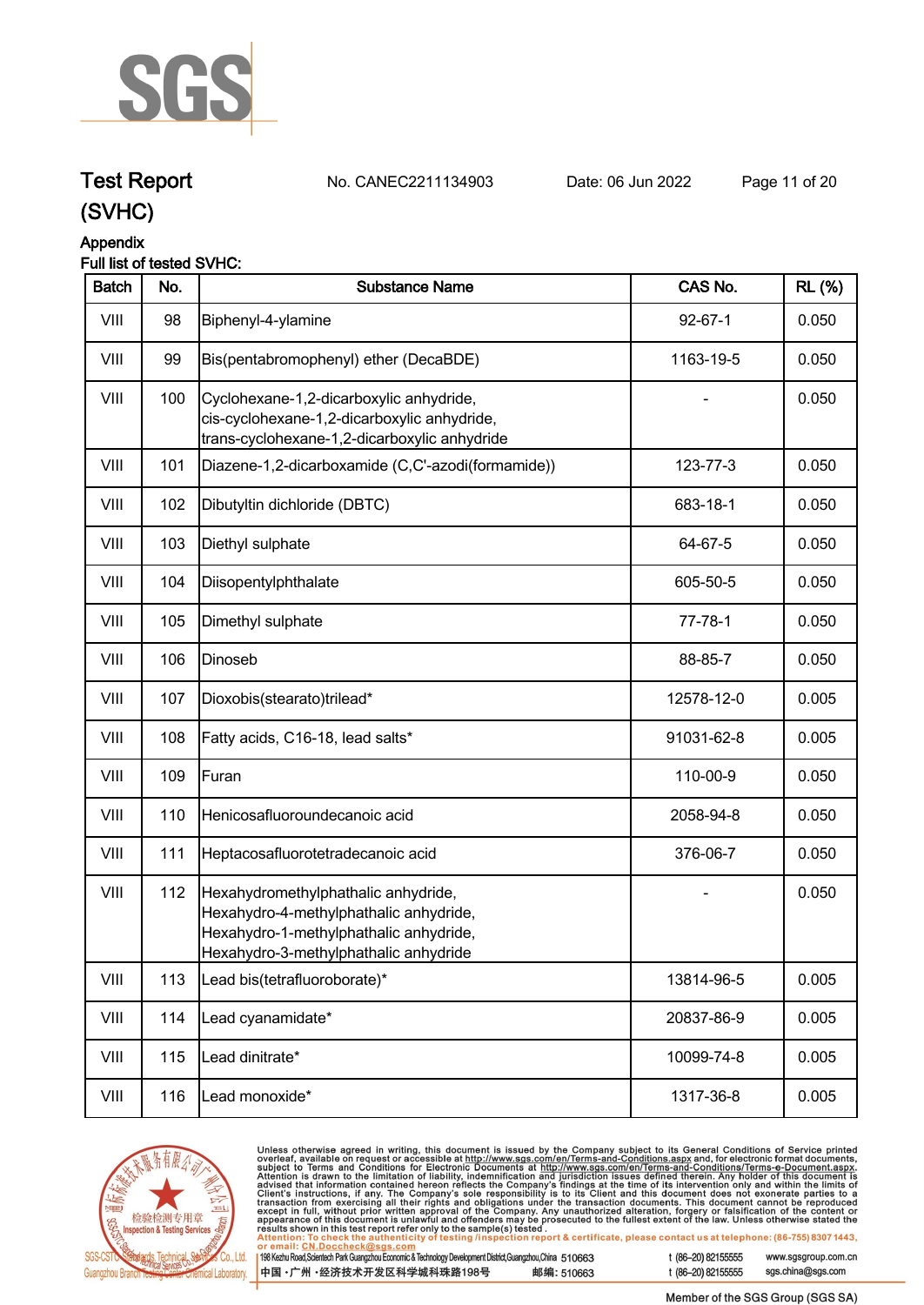

# **Test Report. No. CANEC2211134903 . Date: 06 Jun 2022. Page 12 of 20.**

**(SVHC)**

## **Appendix**

## **Full list of tested SVHC:**

| <b>Batch</b> | No. | <b>Substance Name</b>                                       | CAS No.     | <b>RL (%)</b> |
|--------------|-----|-------------------------------------------------------------|-------------|---------------|
| VIII         | 117 | Lead oxide sulfate*                                         | 12036-76-9  | 0.005         |
| VIII         | 118 | Lead tetroxide (orange lead)*                               | 1314-41-6   | 0.005         |
| VIII         | 119 | Lead titanium trioxide*                                     | 12060-00-3  | 0.005         |
| VIII         | 120 | Lead titanium zirconium oxide*                              | 12626-81-2  | 0.005         |
| VIII         | 121 | Methoxyacetic acid                                          | 625-45-6    | 0.050         |
| VIII         | 122 | Methyloxirane (Propylene oxide)                             | 75-56-9     | 0.050         |
| VIII         | 123 | N,N-dimethylformamide                                       | 68-12-2     | 0.050         |
| VIII         | 124 | N-Methylacetamide                                           | 79-16-3     | 0.050         |
| VIII         | 125 | N-Pentyl-isopentylphthalate                                 | 776297-69-9 | 0.050         |
| VIII         | 126 | o-Aminoazotoluene                                           | 97-56-3     | 0.050         |
| VIII         | 127 | o-Toluidine                                                 | 95-53-4     | 0.050         |
| VIII         | 128 | Pentacosafluorotridecanoic acid                             | 72629-94-8  | 0.050         |
| VIII         | 129 | Pentalead tetraoxide sulphate*                              | 12065-90-6  | 0.005         |
| VIII         | 130 | Pyrochlore, antimony lead yellow*                           | 8012-00-8   | 0.005         |
| VIII         | 131 | Silicic acid, barium salt, lead-doped*                      | 68784-75-8  | 0.005         |
| VIII         | 132 | Silicic acid, lead salt*                                    | 11120-22-2  | 0.005         |
| VIII         | 133 | Sulfurous acid, lead salt, dibasic*                         | 62229-08-7  | 0.005         |
| VIII         | 134 | Tetraethyllead*                                             | 78-00-2     | 0.005         |
| VIII         | 135 | Tetralead trioxide sulphate*                                | 12202-17-4  | 0.005         |
| VIII         | 136 | Tricosafluorododecanoic acid                                | 307-55-1    | 0.050         |
| VIII         | 137 | Trilead bis(carbonate) dihy droxide (basic lead carbonate)* | 1319-46-6   | 0.005         |



Unless otherwise agreed in writing, this document is issued by the Company subject to its General Conditions of Service printed<br>overleaf, available on request or accessible at http://www.sgs.com/en/Terms-and-Conditions.asp  $\overline{119}$ t (86-20) 82155555

| 198 Kezhu Road,Scientech Park Guangzhou Economic & Technology Development District,Guangzhou,China 510663 |            |
|-----------------------------------------------------------------------------------------------------------|------------|
| 中国 •广州 •经济技术开发区科学城科珠路198号                                                                                 | 邮编: 510663 |

www.sgsgroup.com.cn sgs.china@sgs.com t (86-20) 82155555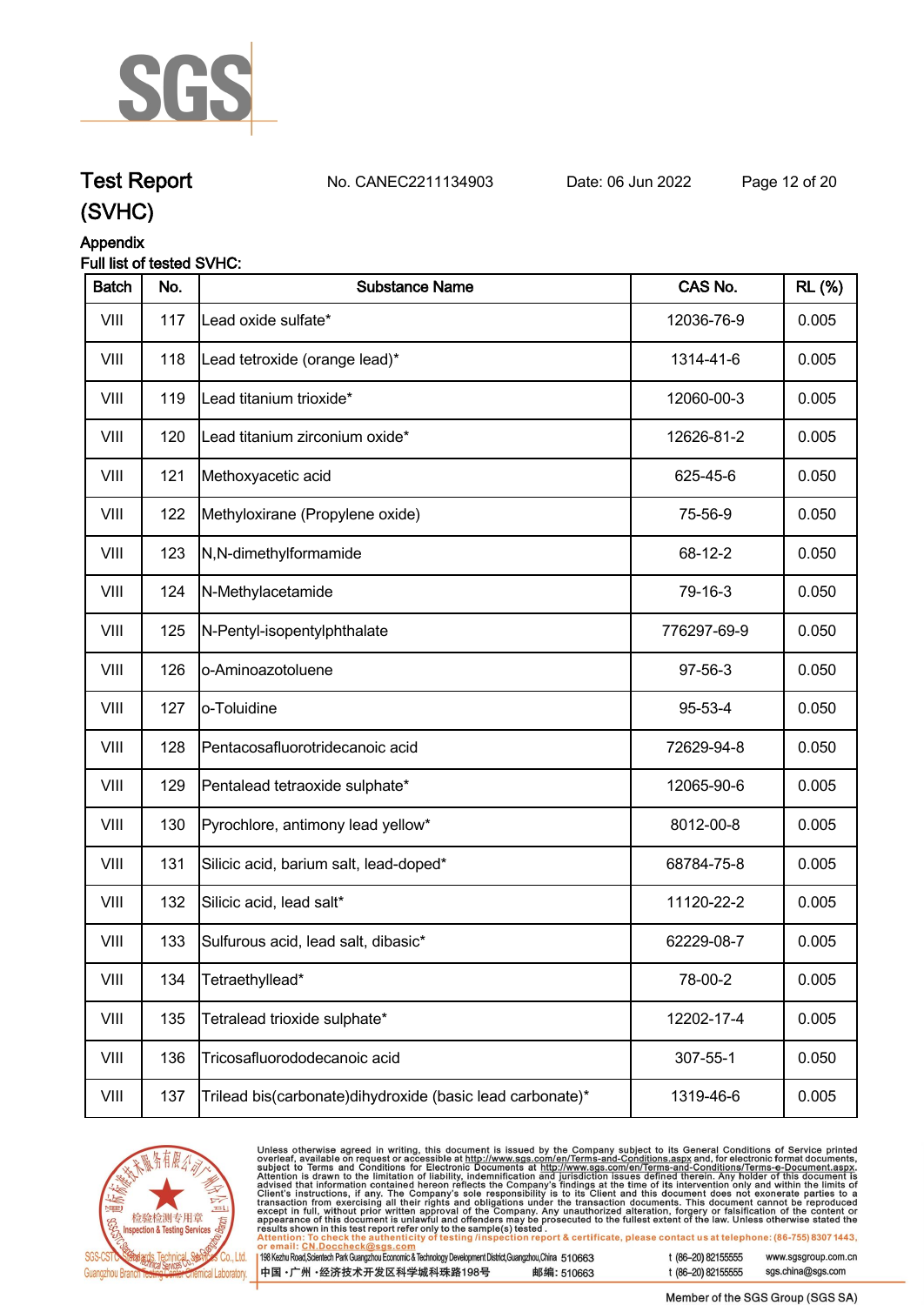

# **Test Report. No. CANEC2211134903 . Date: 06 Jun 2022. Page 13 of 20.**

**(SVHC)**

#### **Appendix Full list of tested SVHC:**

| <b>Batch</b>   | No. | <b>Substance Name</b>                                                                                                                                            | CAS No.    | <b>RL (%)</b> |
|----------------|-----|------------------------------------------------------------------------------------------------------------------------------------------------------------------|------------|---------------|
| VIII           | 138 | Trilead dioxide phosphonate*                                                                                                                                     | 12141-20-7 | 0.005         |
| IX             | 139 | 4-Nonylphenol, branched and linear, ethoxylated                                                                                                                  |            | 0.050         |
| IX             | 140 | Ammonium pentadecafluorooctanoate (APFO)**                                                                                                                       | 3825-26-1  | 0.050         |
| IX             | 141 | Cadmium oxide*                                                                                                                                                   | 1306-19-0  | 0.005         |
| IX             | 142 | Cadmium                                                                                                                                                          | 7440-43-9  | 0.005         |
| IX             | 143 | Dipentyl phthalate (DPP)                                                                                                                                         | 131-18-0   | 0.050         |
| IX             | 144 | Pentadecafluorooctanoic acid (PFOA)                                                                                                                              | 335-67-1   | 0.050         |
| X              | 145 | Cadmium sulphide*                                                                                                                                                | 1306-23-6  | 0.005         |
| X              | 146 | Dihexyl phthalate                                                                                                                                                | 84-75-3    | 0.050         |
| X              | 147 | Disodium 3,3'-<br>[[[1,1'-biphenyl]-4,4'-diylbis(azo)]bis(4-aminonaphthalene-1-su<br>Iphonate) (C.I. Direct Red 28)                                              | 573-58-0   | 0.050         |
| $\pmb{\times}$ | 148 | Disodium 4-amino-3-[[4'-[(2,4-diaminophenyl)azo]<br>[1,1'-biphenyl]-4-yl]azo] -5-hydroxy-6-<br>(phenylazo)naphthalene-2,7-disulphonate (C.I. Direct Black<br>38) | 1937-37-7  | 0.050         |
| X              | 149 | Imidazolidine-2-thione; (2-imidazoline-2-thiol)                                                                                                                  | 96-45-7    | 0.050         |
| X              | 150 | Lead di(acetate)*                                                                                                                                                | 301-04-2   | 0.005         |
| X              | 151 | Trixylyl phosphate                                                                                                                                               | 25155-23-1 | 0.050         |
| XI             | 152 | 1,2-Benzenedicarboxylic acid, dihexyl ester, branched and<br>linear                                                                                              | 68515-50-4 | 0.050         |
| XI             | 153 | Cadmium chloride*                                                                                                                                                | 10108-64-2 | 0.005         |
| XI             | 154 | Sodium perborate; perboric acid, sodium salt*                                                                                                                    |            | 0.005         |
| XI             | 155 | Sodium peroxometaborate*                                                                                                                                         | 7632-04-4  | 0.005         |



Unless otherwise agreed in writing, this document is issued by the Company subject to its General Conditions of Service printed<br>overleaf, available on request or accessible at <u>http://www.sgs.com/en/Terms-and-Conditions.a</u>

| 198 Kezhu Road,Scientech Park Guangzhou Economic & Technology Development District,Guangzhou,China 510663 |            |
|-----------------------------------------------------------------------------------------------------------|------------|
| 中国 •广州 •经济技术开发区科学城科珠路198号                                                                                 | 邮编: 510663 |

t (86-20) 82155555 www.sgsgroup.com.cn sgs.china@sgs.com t (86-20) 82155555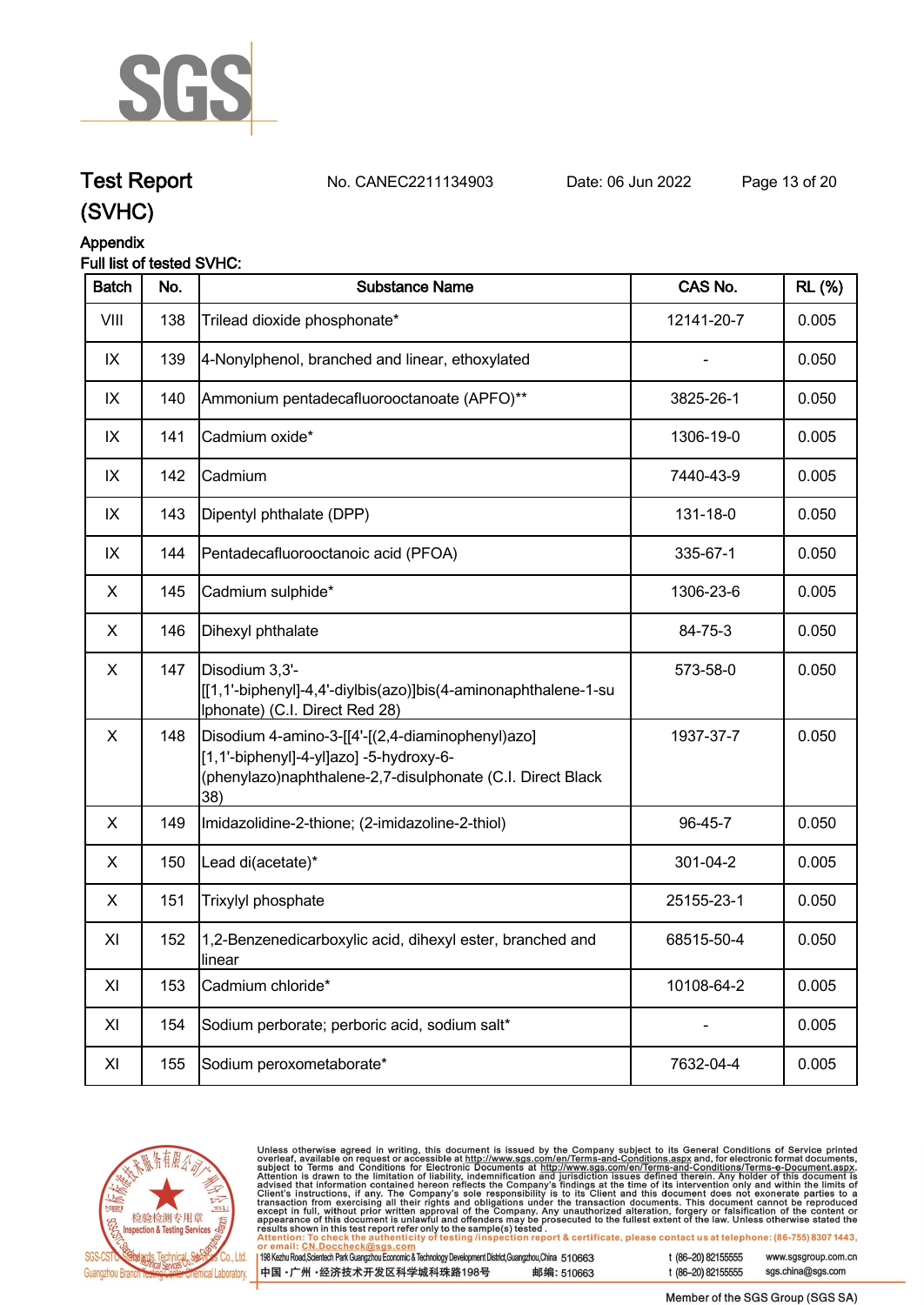

# **Test Report. No. CANEC2211134903 . Date: 06 Jun 2022. Page 14 of 20.**

**(SVHC)**

## **Appendix**

# **Full list of tested SVHC:**

| <b>Batch</b> | No. | <b>Substance Name</b>                                                                                                                                                                                                                                                      | CAS No.                   | <b>RL (%)</b> |
|--------------|-----|----------------------------------------------------------------------------------------------------------------------------------------------------------------------------------------------------------------------------------------------------------------------------|---------------------------|---------------|
| XII          | 156 | 2-(2H-Benzotriazol-2-yl)-4,6-ditertpentylphenol (UV-328)                                                                                                                                                                                                                   | 25973-55-1                | 0.050         |
| XII          | 157 | 2-benzotriazol-2-yl-4,6-di-tert-butylphenol (UV-320)                                                                                                                                                                                                                       | 3846-71-7                 | 0.050         |
| XII          | 158 | 2-Ethylhexyl<br>10-ethyl-4,4-dioctyl-7-oxo-8-oxa-3,5-dithia-4-stannatetradeca<br>noate; DOTE                                                                                                                                                                               | 15571-58-1                | 0.050         |
| XII          | 159 | Cadmium fluoride*                                                                                                                                                                                                                                                          | 7790-79-6                 | 0.005         |
| XII          | 160 | Cadmium sulphate*                                                                                                                                                                                                                                                          | 10124-36-4,<br>31119-53-6 | 0.005         |
| XII          | 161 | Reaction mass of 2-ethylhexyl<br>10-ethyl-4,4-dioctyl-7-oxo-8-oxa-3,5-dithia-4-stannatetradeca<br>noate & 2-ethylhexyl 10-ethyl-4-[[2-<br>[(2-ethylhexyl)oxy]-2-oxoethyl]thio]-4-octyl-7-oxo-8-oxa-3,5-di<br>thia-4-stannatetradecanoate (reaction mass of DOTE &<br>MOTE) |                           | 0.050         |
| XIII         | 162 | 1,2-benzenedicarboxylic acid, di-C6-10-alkyl esters;<br>1,2-benzenedicarboxylic acid, mixed decyl and hexyl and<br>octyl diesters with ≥ 0.3% of dihexyl phthalate                                                                                                         |                           | 0.050         |
| XIII         | 163 | 5-sec-butyl-2-<br>(2,4-dimethylcyclohex-3-en-1-yl)-5-methyl-1,3-dioxane [1],<br>5-sec-butyl-2-<br>(4,6-dimethylcyclohex-3-en-1-yl)-5-methyl-1,3-dioxane [2]<br>[covering any of the individual isomers of [1] and [2] or any<br>combination thereof]                       |                           | 0.050         |
| XIV          | 164 | 1,3-propanesultone                                                                                                                                                                                                                                                         | 1120-71-4                 | 0.050         |
| XIV          | 165 | 2,4-di-tert-butyl-6-(5-chlorobenzotriazol-2-yl)phenol<br>(UV-327)                                                                                                                                                                                                          | 3864-99-1                 | 0.050         |
| XIV          | 166 | 2-(2H-benzotriazol-2-yl)-4-(tert-butyl)-6-(sec-butyl)phenol<br>$(UV-350)$                                                                                                                                                                                                  | 36437-37-3                | 0.050         |
| XIV          | 167 | Nitrobenzene                                                                                                                                                                                                                                                               | 98-95-3                   | 0.050         |
| XIV          | 168 | Perfluorononan-1-oic-acid and its sodium and ammonium<br>salts                                                                                                                                                                                                             |                           | 0.050         |
| XV           | 169 | Benzo[def]chrysene (Benzo[a]pyrene)                                                                                                                                                                                                                                        | $50 - 32 - 8$             | 0.050         |



Unless otherwise agreed in writing, this document is issued by the Company subject to its General Conditions of Service printed<br>overleaf, available on request or accessible at http://www.sgs.com/en/Terms-and-Conditions.as

| 1998 Kezhu Road,Scientech Park Guangzhou Economic & Technology Development District,Guangzhou,China 510663 |            |
|------------------------------------------------------------------------------------------------------------|------------|
| 【中国 •广州 •经济技术开发区科学城科珠路198号                                                                                 | 邮编: 510663 |

t (86-20) 82155555 www.sgsgroup.com.cn sgs.china@sgs.com t (86-20) 82155555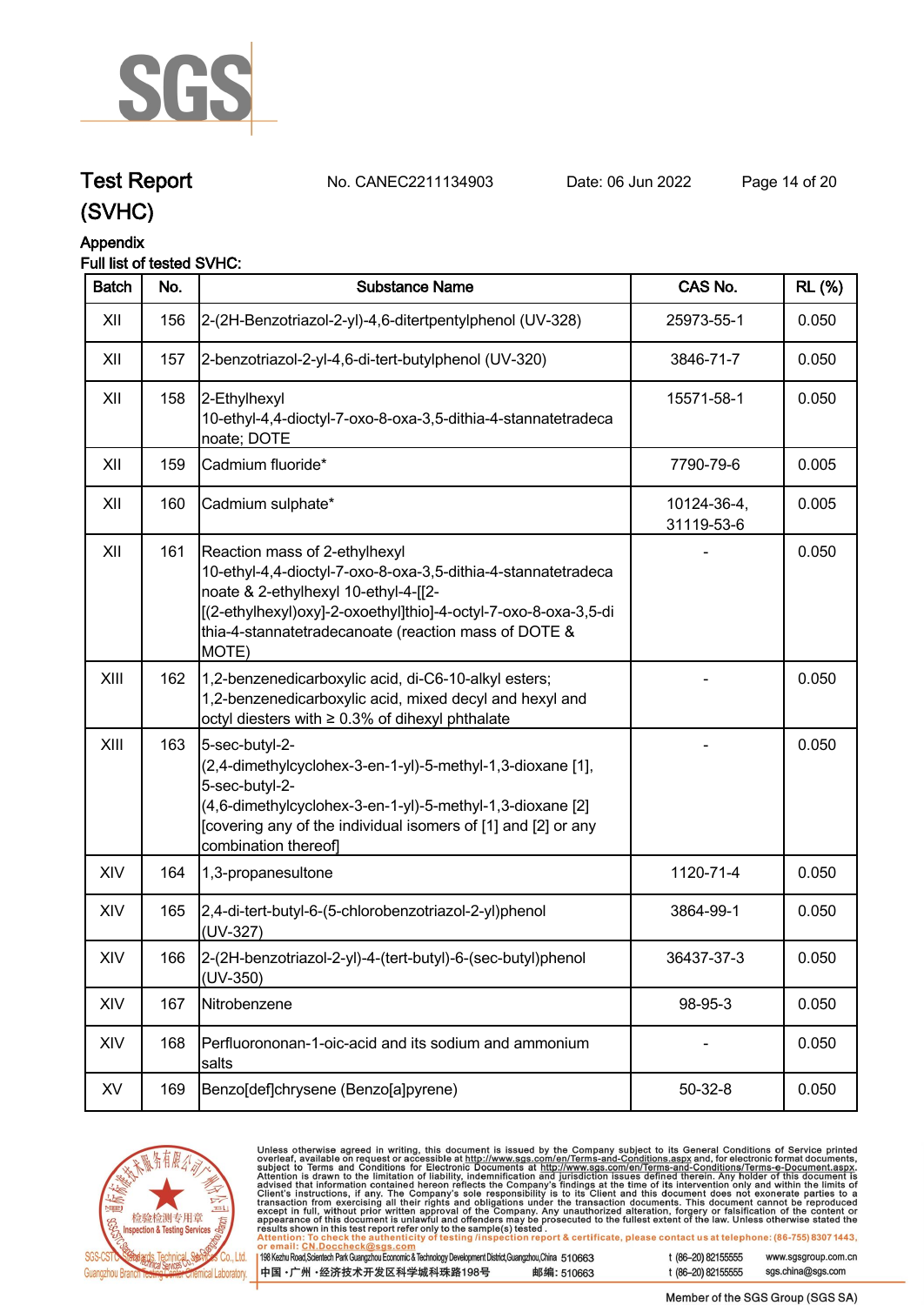

# **Test Report. No. CANEC2211134903 . Date: 06 Jun 2022. Page 15 of 20.**

**(SVHC)**

# **Appendix**

# **Full list of tested SVHC:**

| <b>Batch</b> | No. | <b>Substance Name</b>                                                                                                                                                                                              | CAS No.    | <b>RL</b> (%) |
|--------------|-----|--------------------------------------------------------------------------------------------------------------------------------------------------------------------------------------------------------------------|------------|---------------|
| XVI          | 170 | 4,4'-isopropylidenediphenol (bisphenol A)                                                                                                                                                                          | 80-05-7    | 0.050         |
| XVI          | 171 | 4-Heptylphenol, branched and linear                                                                                                                                                                                |            | 0.050         |
| XVI          | 172 | Nonadecafluorodecanoic acid (PFDA) and its sodium and<br>ammonium salts                                                                                                                                            |            | 0.050         |
| XVI          | 173 | p-(1,1-dimethylpropyl)phenol                                                                                                                                                                                       | 80-46-6    | 0.050         |
| XVII         | 174 | Perfluorohexane-1-sulphonic acid and its salts                                                                                                                                                                     |            | 0.050         |
| XVIII        | 175 | 1,6,7,8,9,14,15,16,17,17,18,18-Dodecachloropentacyclo[12.<br>2.1.16,9.02,13.05,10]octadeca-7,15-diene ("Dechlorane<br>Plus"™) [covering any of its individual anti- and syn-isomers<br>or any combination thereof] |            | 0.050         |
| <b>XVIII</b> | 176 | Benz[a]anthracene                                                                                                                                                                                                  | 56-55-3    | 0.050         |
| <b>XVIII</b> | 177 | Cadmium nitrate*                                                                                                                                                                                                   | 10325-94-7 | 0.005         |
| <b>XVIII</b> | 178 | Cadmium carbonate*                                                                                                                                                                                                 | 513-78-0   | 0.005         |
| XVIII        | 179 | Cadmium hydroxide*                                                                                                                                                                                                 | 21041-95-2 | 0.005         |
| XVIII        | 180 | Chrysene                                                                                                                                                                                                           | 218-01-9   | 0.050         |
| <b>XVIII</b> | 181 | Reaction products of 1,3,4-thiadiazolidine-2,5-dithione,<br>formaldehyde and 4-heptylphenol, branched and linear<br>(RP-HP) [with ≥0.1% w/w 4-heptylphenol, branched and<br>linear]                                |            | 0.050         |
| XIX          | 182 | Benzene-1,2,4-tricarboxylic acid 1,2-anhydride (trimellitic<br>anhydride)                                                                                                                                          | 552-30-7   | 0.050         |
| XIX          | 183 | Benzo[ghi]perylene                                                                                                                                                                                                 | 191-24-2   | 0.050         |
| XIX          | 184 | Decamethylcyclopentasiloxane (D5)                                                                                                                                                                                  | 541-02-6   | 0.050         |
| XIX          | 185 | Dicyclohexyl phthalate (DCHP)                                                                                                                                                                                      | 84-61-7    | 0.050         |
| XIX          | 186 | Disodium octaborate*                                                                                                                                                                                               | 12008-41-2 | 0.005         |
| XIX          | 187 | Dodecamethylcyclohexasiloxane (D6)                                                                                                                                                                                 | 540-97-6   | 0.050         |



Unless otherwise agreed in writing, this document is issued by the Company subject to its General Conditions of Service printed<br>overleaf, available on request or accessible at http://www.sgs.com/en/Terms-and-Conditions.as

| 198 Kezhu Road,Scientech Park Guangzhou Economic & Technology Development District,Guangzhou,China 510663 |            |
|-----------------------------------------------------------------------------------------------------------|------------|
| 【中国 •广州 •经济技术开发区科学城科珠路198号 ↓                                                                              | 邮编: 510663 |

t (86-20) 82155555 www.sgsgroup.com.cn sgs.china@sgs.com t (86-20) 82155555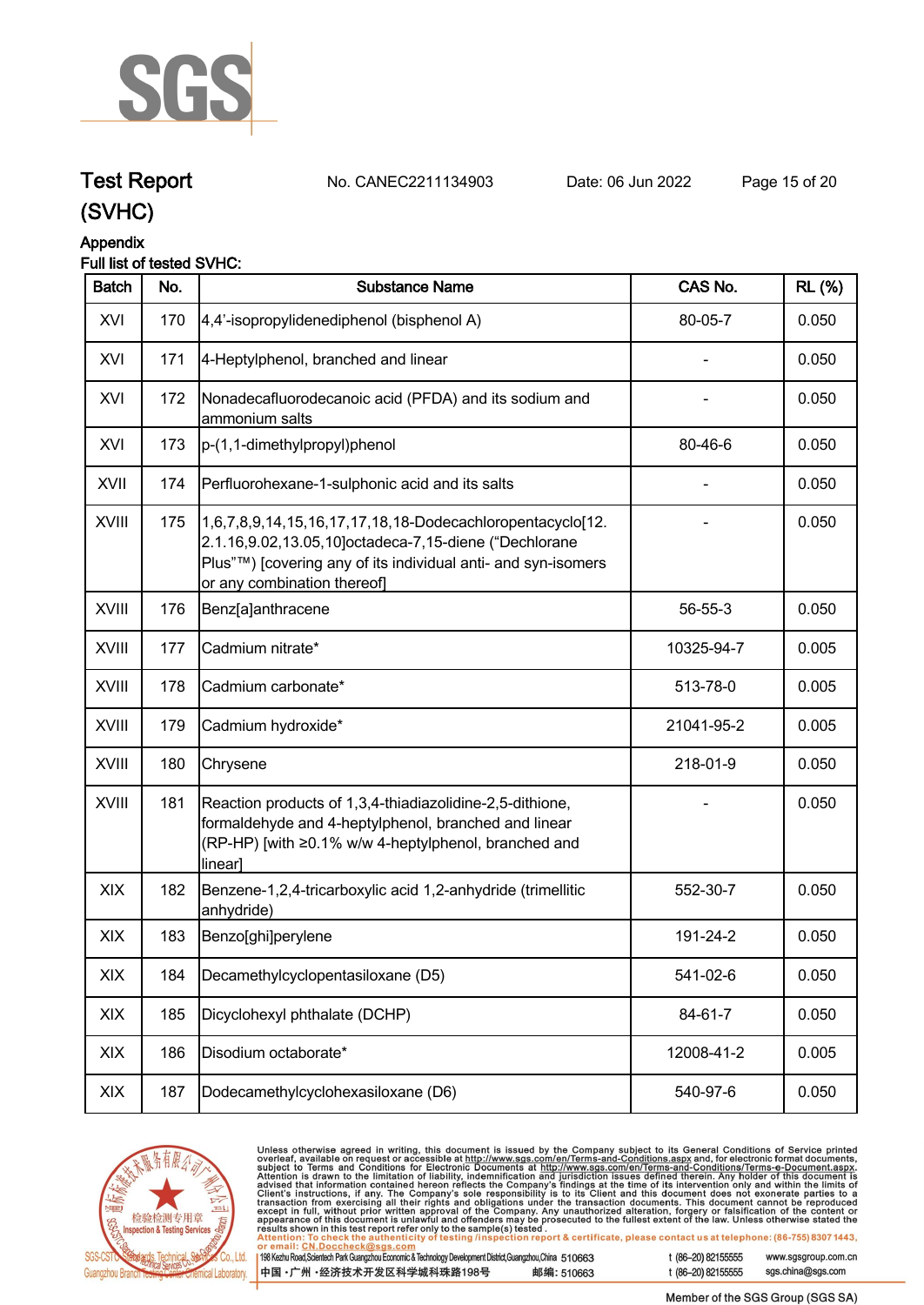

# **Test Report. No. CANEC2211134903 . Date: 06 Jun 2022. Page 16 of 20.**

**(SVHC)**

# **Appendix**

## **Full list of tested SVHC:**

| <b>Batch</b> | No. | <b>Substance Name</b>                                                                                                                                                | CAS No.     | <b>RL</b> (%) |
|--------------|-----|----------------------------------------------------------------------------------------------------------------------------------------------------------------------|-------------|---------------|
| XIX          | 188 | Ethylenediamine                                                                                                                                                      | 107-15-3    | 0.050         |
| XIX          | 189 | Lead                                                                                                                                                                 | 7439-92-1   | 0.005         |
| XIX          | 190 | Octamethylcyclotetrasiloxane (D4)                                                                                                                                    | 556-67-2    | 0.050         |
| XIX          | 191 | Terphenyl hydrogenated                                                                                                                                               | 61788-32-7  | 0.050         |
| XX           | 192 | 1,7,7-trimethyl-3-<br>phenylmethylene)bicyclo[2.2.1]heptan-2-one (3-benzylidene)<br>camphor)                                                                         | 15087-24-8  | 0.050         |
| XX           | 193 | 2,2-bis(4'-hydroxyphenyl)-4- methylpentane                                                                                                                           | 6807-17-6   | 0.050         |
| XX           | 194 | Benzo[k]fluoranthene                                                                                                                                                 | 207-08-9    | 0.050         |
| XX           | 195 | Fluoranthene                                                                                                                                                         | 206-44-0    | 0.050         |
| XX           | 196 | Phenanthrene                                                                                                                                                         | 85-01-8     | 0.050         |
| XX           | 197 | Pyrene                                                                                                                                                               | 129-00-0    | 0.050         |
| XXI          | 198 | [2,3,3,3-tetrafluoro-2-(heptafluoropropoxy) propionic acid, its<br>salts and its acyl halides (covering any of their individual<br>isomers and combinations thereof) |             | 0.050         |
| XXI          | 199 | 2-methoxyethyl acetate                                                                                                                                               | 110-49-6    | 0.050         |
| XXI          | 200 | 4-tert-butylphenol (PTBP)                                                                                                                                            | 98-54-4     | 0.050         |
| XXI          | 201 | Tris(4-nonylphenyl, branched and linear) phosphite (TNPP)<br>with $\geq 0.1\%$ w/w of 4-nonylphenol, branched and linear<br>$(4-NP)$                                 |             | 0.050         |
| XXII         | 202 | 2-benzyl-2-dimethylamino-4'-morpholinobutyrophenone                                                                                                                  | 119313-12-1 | 0.050         |
| XXII         | 203 | 2-methyl-1-(4-methylthiophenyl)-2-morpholinopropan-1-one                                                                                                             | 71868-10-5  | 0.050         |
| XXII         | 204 | Diisohexyl phthalate                                                                                                                                                 | 71850-09-4  | 0.050         |
| XXII         | 205 | Perfluorobutane sulfonic acid (PFBS) and its salts                                                                                                                   |             | 0.050         |



Unless otherwise agreed in writing, this document is issued by the Company subject to its General Conditions of Service printed overleaf, available on request or accessible at http://www.sgs.com/en/Terms-and-Conditions.as

198 Kezhu Road, Scientech Park Guangzhou Economic & Technology Development District, Guangzhou, China 510663 邮编: 510663 中国·广州·经济技术开发区科学城科珠路198号

t (86-20) 82155555 www.sgsgroup.com.cn sgs.china@sgs.com

t (86-20) 82155555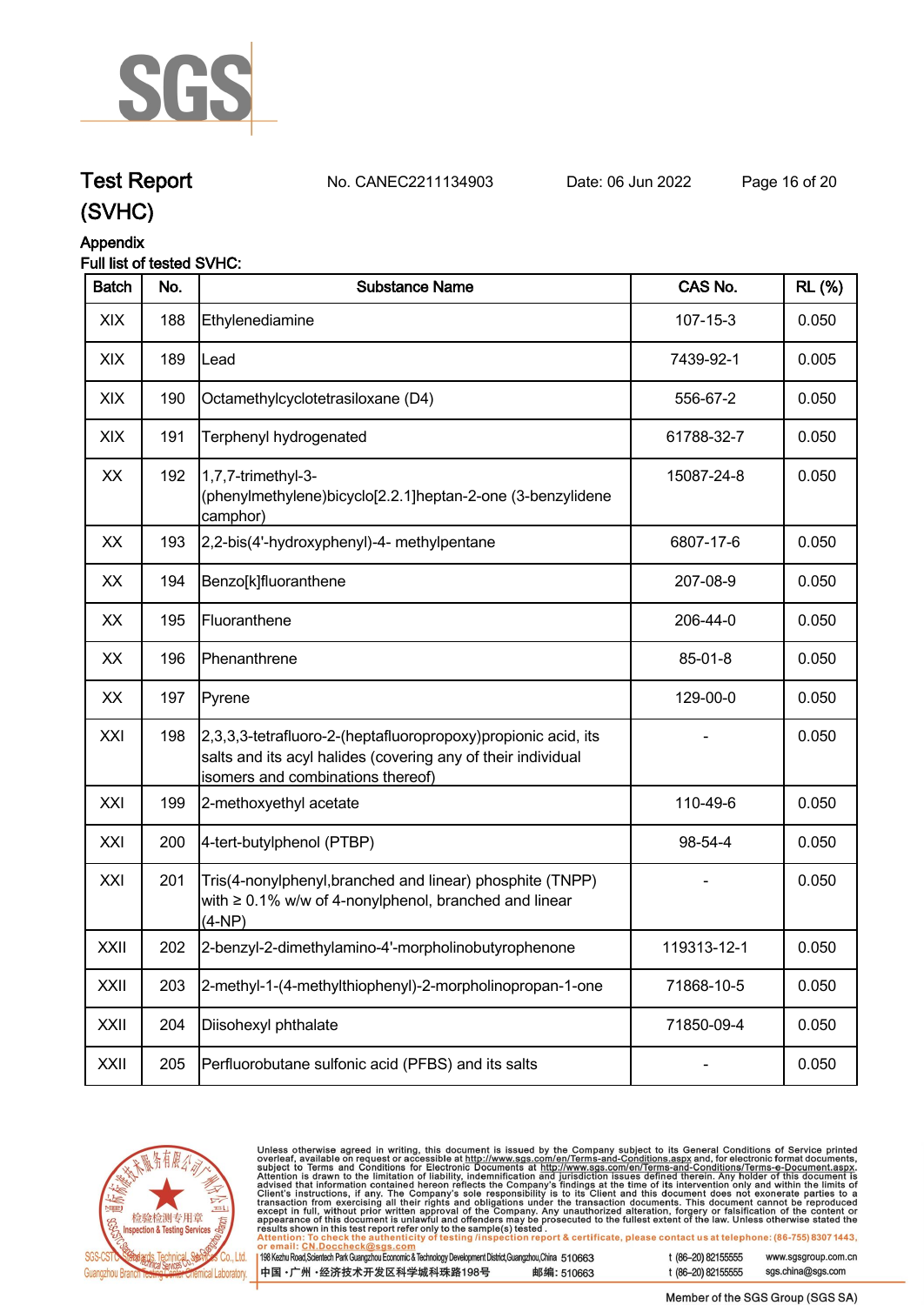

# **Test Report. No. CANEC2211134903 . Date: 06 Jun 2022. Page 17 of 20.**

**(SVHC)**

# **Appendix**

## **Full list of tested SVHC:**

| <b>Batch</b> | No. | <b>Substance Name</b>                                                                                                                                                                                                 | CAS No.    | <b>RL (%)</b> |
|--------------|-----|-----------------------------------------------------------------------------------------------------------------------------------------------------------------------------------------------------------------------|------------|---------------|
| <b>XXIII</b> | 206 | 1-vinylimidazole                                                                                                                                                                                                      | 1072-63-5  | 0.050         |
| <b>XXIII</b> | 207 | 2-methylimidazole                                                                                                                                                                                                     | 693-98-1   | 0.050         |
| <b>XXIII</b> | 208 | Butyl 4-hydroxybenzoate                                                                                                                                                                                               | 94-26-8    | 0.050         |
| <b>XXIII</b> | 209 | Dibutylbis(pentane-2,4-dionato-O,O')tin**                                                                                                                                                                             | 22673-19-4 | 0.050         |
| <b>XXIV</b>  | 210 | bis(2-(2-methoxyethoxy)ethyl) ether                                                                                                                                                                                   | 143-24-8   | 0.050         |
| <b>XXIV</b>  | 211 | Dioctyltin dilaurate, stannane, dioctyl-, bis(coco acyloxy)<br>derivs., and any other stannane, dioctyl-, bis(fatty acyloxy)<br>derivs. wherein C12 is the predominant carbon number of<br>the fatty acyloxy moiety** |            | 0.050         |
| <b>XXV</b>   | 212 | 1,4-dioxane                                                                                                                                                                                                           | 123-91-1   | 0.050         |
| <b>XXV</b>   | 213 | 2,2-bis(bromomethyl)propane1,3-diol (BMP);<br>2,2-dimethylpropan-1-ol, tribromo<br>derivative/3-bromo-2,2-bis(bromomethyl)-1-propanol<br>(TBNPA); 2,3-dibromo-1-propanol (2,3-DBPA)                                   |            | 0.050         |
| <b>XXV</b>   | 214 | 2-(4-tert-butylbenzyl) propionaldehyde and its individual<br>stereoisomers                                                                                                                                            |            | 0.050         |
| <b>XXV</b>   | 215 | 4,4'-(1-methylpropylidene)bisphenol (bisphenol B)                                                                                                                                                                     | 77-40-7    | 0.050         |
| <b>XXV</b>   | 216 | Glutaral                                                                                                                                                                                                              | 111-30-8   | 0.050         |
| <b>XXV</b>   | 217 | Medium-chain chlorinated paraffins (MCCP) [UVCB<br>substances consisting of more than or equal to 80% linear<br>chloroalkanes with carbon chain lengths within the range<br>from C14 to C17]                          |            | 0.050         |
| <b>XXV</b>   | 218 | Orthoboric acid, sodium salt*                                                                                                                                                                                         | 13840-56-7 | 0.005         |
| <b>XXV</b>   | 219 | Phenol, alkylation products (mainly in para position) with<br>C12-rich branched alkyl chains from oligomerisation,<br>covering any individual isomers and/ or combinations thereof<br>(PDDP)                          |            | 0.050         |
|              |     |                                                                                                                                                                                                                       |            |               |



Unless otherwise agreed in writing, this document is issued by the Company subject to its General Conditions of Service printed overleaf, available on request or accessible at http://www.sgs.com/en/Terms-and-Conditions.as

198 Kezhu Road, Scientech Park Guangzhou Economic & Technology Development District, Guangzhou, China 510663 中国·广州·经济技术开发区科学城科珠路198号 邮编: 510663 t (86-20) 82155555

t (86-20) 82155555

www.sgsgroup.com.cn sgs.china@sgs.com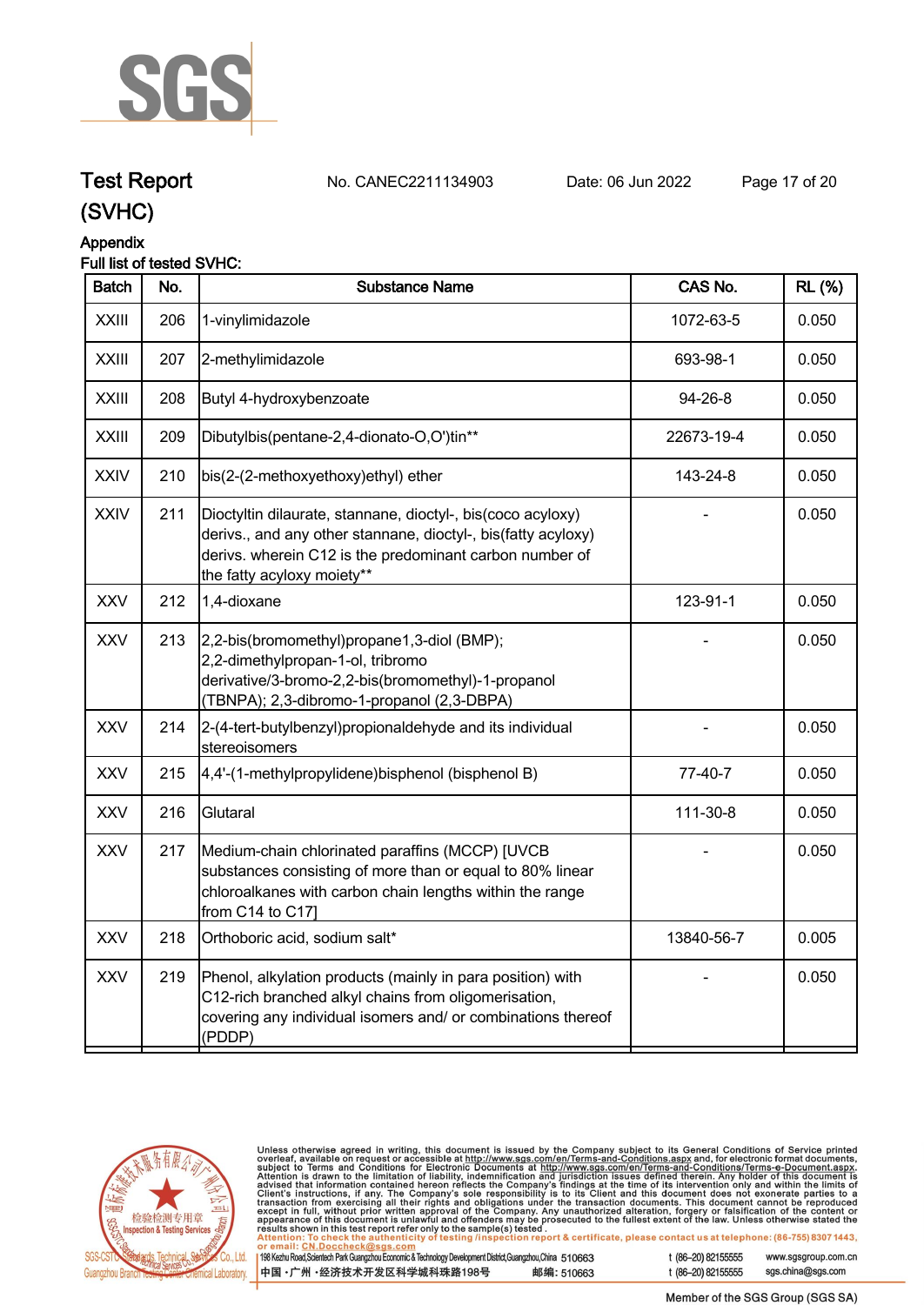

**Test Report. No. CANEC2211134903 . Date: 06 Jun 2022. Page 18 of 20.**

# **(SVHC)**

# **Appendix**

# **Full list of tested SVHC:**

| <b>Batch</b> | No. | Substance Name                                                                                                                                                                     | CAS No.     | <b>RL (%)</b> |
|--------------|-----|------------------------------------------------------------------------------------------------------------------------------------------------------------------------------------|-------------|---------------|
| <b>XXVI</b>  | 220 | $\left( \pm \right)$ -1,7,7-trimethyl-3-<br>[(4-methylphenyl)methylene]bicyclo[2.2.1]heptan-2-one<br>covering any of the individual isomers and/or combinations<br>thereof (4-MBC) |             | 0.050         |
| <b>XXVI</b>  | 221 | [6,6'-di-tert-butyl-2,2'-methylenedi-p-cresol (DBMC)                                                                                                                               | 119-47-1    | 0.050         |
| <b>XXVI</b>  | 222 | S-(tricyclo[5.2.1.0'2,6]deca-3-en-8(or 9)-yl) O-(isopropyl or<br>isobutyl or 2-ethylhexyl) O-(isopropyl or isobutyl or<br>2-ethylhexyl) phosphorodithioate                         | 255881-94-8 | 0.050         |
| <b>XXVI</b>  | 223 | Tris(2-methoxyethoxy) vinyl silane                                                                                                                                                 | 1067-53-4   | 0.050         |
|              | 224 | IResorcinol                                                                                                                                                                        | 108-46-3    | 0.050         |
|              | 225 | N-(hydroxymethyl) acrylamide                                                                                                                                                       | 924-42-5    | 0.050         |



Unless otherwise agreed in writing, this document is issued by the Company subject to its General Conditions of Service printed<br>overleaf, available on request or accessible at http://www.sgs.com/en/Terms-and-Conditions.as

| 198 Kezhu Road, Scientech Park Guangzhou Economic & Technology Development District, Guangzhou, China 510663 |            |
|--------------------------------------------------------------------------------------------------------------|------------|
| 中国 •广州 •经济技术开发区科学城科珠路198号                                                                                    | 邮编: 510663 |

sgs.china@sgs.com t (86-20) 82155555

www.sgsgroup.com.cn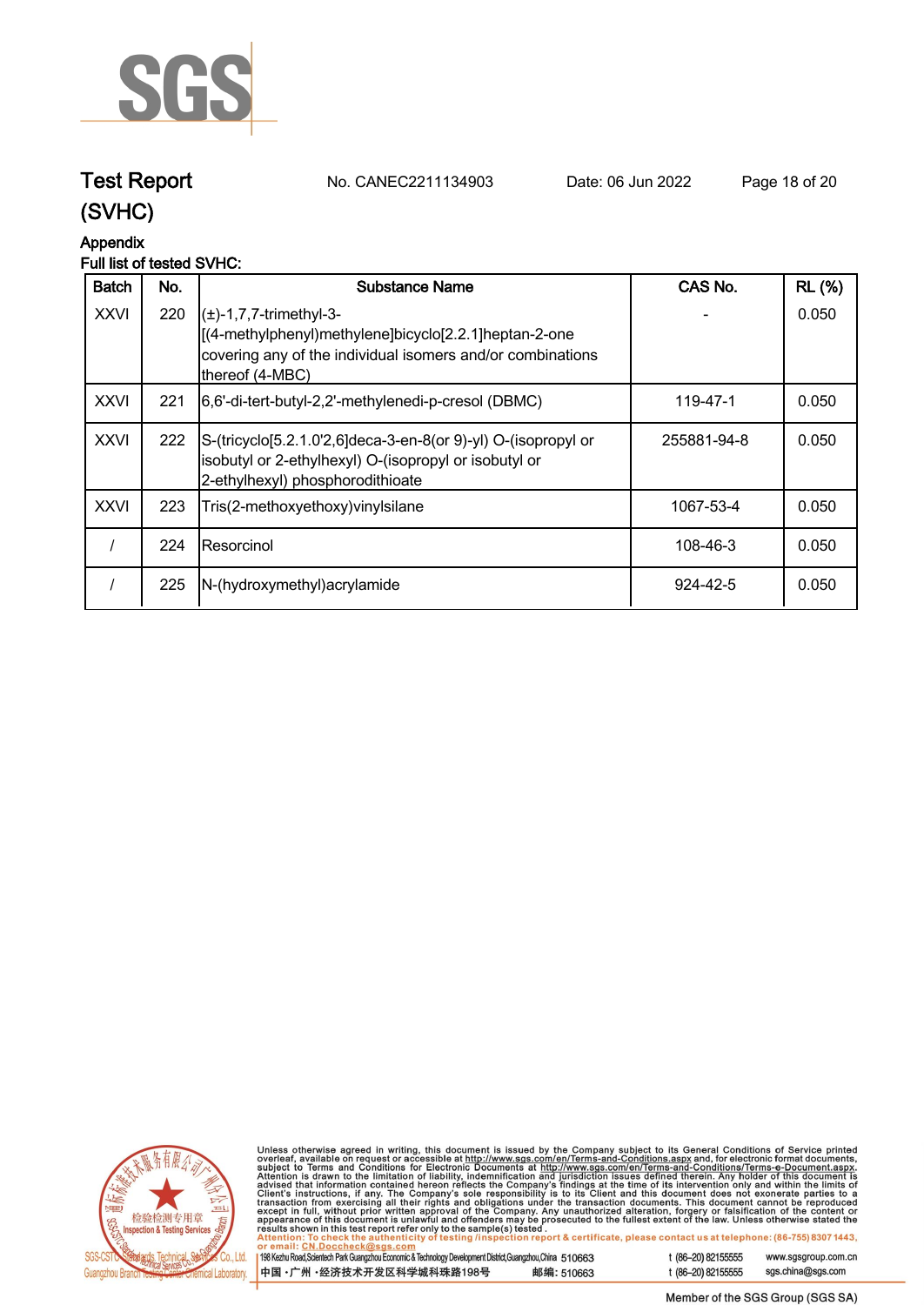

**Test Report. No. CANEC2211134903 . Date: 06 Jun 2022. Page 19 of 20.**

# **ATTACHMENTS SVHC Testing Flow Chart**





Unless otherwise agreed in writing, this document is issued by the Company subject to its General Conditions of Service printed overleaf, available on request or accessible at http://www.sgs.com/en/Terms-and-Conditions.as

198 Kezhu Road, Scientech Park Guangzhou Economic & Technology Development District, Guangzhou, China 510663 中国·广州·经济技术开发区科学城科珠路198号 邮编: 510663

t (86-20) 82155555 sgs.china@sgs.com Member of the SGS Group (SGS SA)

www.sgsgroup.com.cn